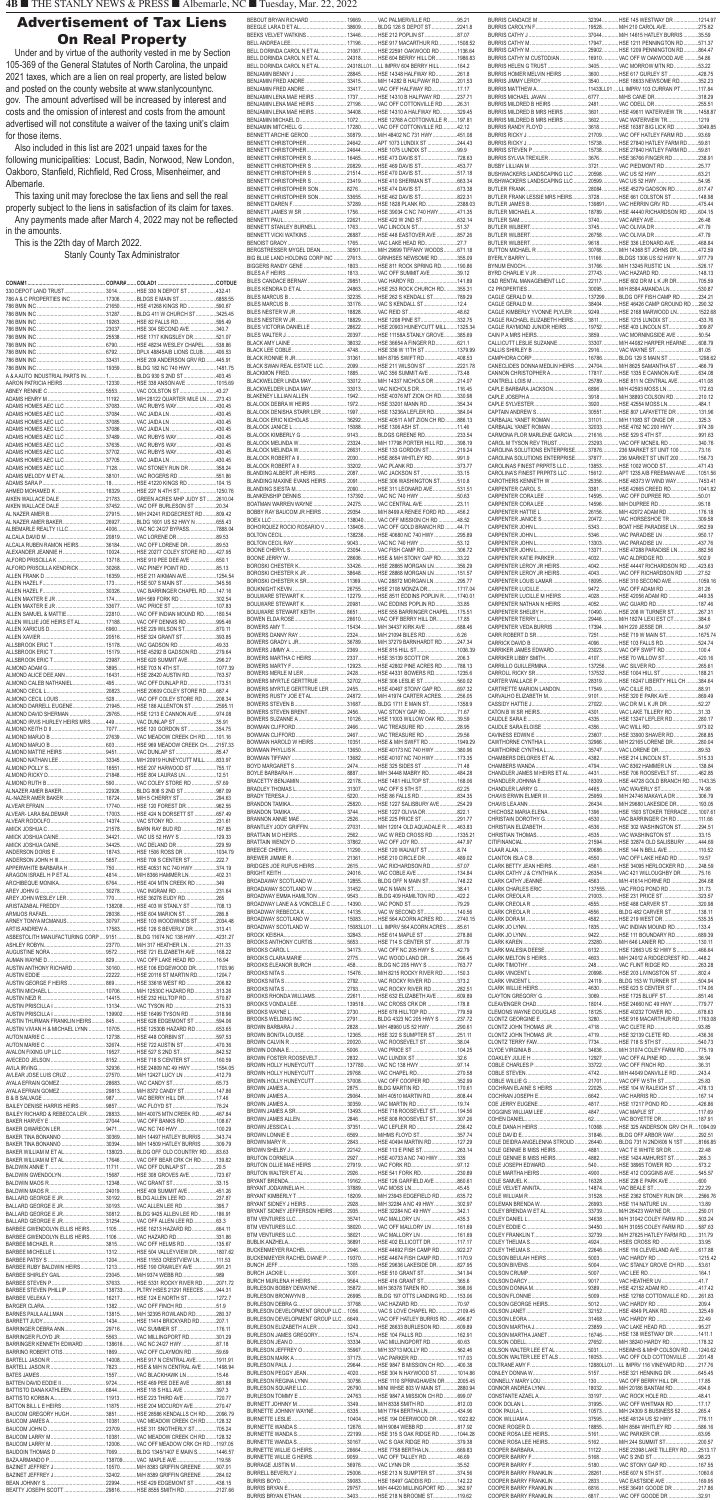## THE STANLY NEWS & PRESS  $\blacksquare$  Albemarle, NC  $\blacksquare$  Tuesday, Mar. 22, 2022  $\blacksquare$  5B

| COOPER BARRY FRANKLIN.<br>COOPER CHRISTOPHER K.<br>COOPER GARY L.<br>COOPER GARY L                 | 16578<br>VAC EASTSIDE AVE<br>.73.79<br>.39.33<br>.3373.<br>. VAC US 52 HWY N.<br>.13777.<br>.HSE 2305 W MAIN ST.<br>1413.99<br>HSE 444 E OAKWOOD AVE<br>667.68                            | 30450<br>EATMAN DARRIN A.<br>25315.<br>EATON HENRY P HEIRS.<br>6859.<br>.212<br>EDDINS JONATHAN D                                                 | M/H 29664 TIFFANY WOODS<br>.540.9<br>VAC WALL ST<br>88.81<br>.HSE 422 WALL ST<br>715.41<br>.HSE 823 CORBIN ST<br>955.54                                | <b>GLOVER JAMES CAROL</b><br>30818.<br>138588<br><b>GLOVER RICKY.</b><br><b>GMST INVESTMENTS LLC</b><br>.23200.<br>GMST INVESTMENTS LLC                      | VAC OFF ROBERTS LOOP RD<br>.54.14<br>.HSE 9414 OAK GROVE RD<br>745.56<br>.HSE 1437 BERRY HILL DR.<br>.27.3<br>23200LL01 LL IMPR 1437 BERRY HILL<br>188.69 |
|----------------------------------------------------------------------------------------------------|-------------------------------------------------------------------------------------------------------------------------------------------------------------------------------------------|---------------------------------------------------------------------------------------------------------------------------------------------------|--------------------------------------------------------------------------------------------------------------------------------------------------------|--------------------------------------------------------------------------------------------------------------------------------------------------------------|-----------------------------------------------------------------------------------------------------------------------------------------------------------|
| COOPER GARY L.<br>COOPER JANE LOWDER 15980.<br>COOPER JOHNATHAN SPARKY                             | 8949.<br>HSE 41267 KINGS RD<br>543.15<br>VAC AUSTIN RD<br>340.92<br>.32147.<br>VAC LYNN RD.<br>112.45                                                                                     | 29222.<br>EDDINS SYLVIA M<br>.6877.<br>EDDINS SYLVIA M<br>6884.<br>EDDLEMAN LEONARD E                                                             | .M/H 12928 COTTONVILLE RD.<br>340.66<br>HSE 44449 DENNIS RD.<br>634.62<br>.HSE 208 LOVE ST.<br>.1198.75                                                | 8905.<br><b>GOBUSH PAUL M</b><br>GOBUSH PAUL MICHAEL ET AL 2702<br>.19387.                                                                                   | .HSES CLUB HOUSE RD.<br>1220.11<br>VAC CLUB HOUSE RD.<br>.41.14<br>.800.35<br>.HSE 32423 PENNINGTON RD.,                                                  |
| COOPER RAYMOND E.<br>CORNELISON JASON S                                                            | .414.42<br>.11111<br>HSE 108 JEFFERSON DR<br>.424<br>VAC TRANQUIL BAY CIR<br>.495.75<br>34919.<br>.HSE 109 AURORA MILL RD.<br>.1742.05                                                    | 5754.<br>EDWARDS BARRY RENARD<br>27131<br>EDWARDS CATHERINE BLACKWELDER<br>EDWARDS CHRISTOPHER ET AL<br>6908.                                     | VAC NC 740 HWY<br>153.25<br>645.37<br>.HSE 507 ANDERSON RD<br>HSE 44132 DANVILLE RD<br>373.43                                                          | .14400.<br>.29604.<br>.8932.                                                                                                                                 | M/H 32167 CHAPEL RD.<br>.214.18<br>.303.42<br>VAC CHAPEL RD<br>.HSE 1203 WOOD ST<br>.482.37                                                               |
| CORONA CESAR A.<br>CORONA-MACEDO BRAYAN<br><b>CORPENING HELEN J MRS</b><br>COURTNEY LARRY WALKER   | .27904.<br>HSE 24221 RIDGECREST RD.<br>1540.27<br>.4024.<br>.M/H 21842 FARMBROOK CT.<br>434.98<br>5221.<br>.HSE 522 WADDELL DR<br>.769.83<br>15689<br>.230.14<br>.HSE 49586 BLACKBERRY RD | EDWARDS GINA FORREST LER<br>8013.<br>EDWARDS JANET H<br>9914.<br>6946.<br>EDWARDS JOSEPH HEATH<br>36128.<br>EDWARDS KAREN RIDENHOUR               | 866.81<br>.HSE 24873 NC 49 HWY.<br>.HSE 8624 MATH RD.<br>.338<br>.HSE 105 MILLER ST.<br>.12.26<br>.253.91<br>M/H 32051 HAZEL LN.                       | 21824.<br><b>GOLDEN EDITH W </b><br>25518.<br>GOMEZ CATALINA SANCHEZ<br>.23147.<br>GONZALEZ FRANCISCO<br>.9041.                                              | VAC WOOD ST<br>.93.24<br>.HSE 126 N KENDALL ST<br>184.77<br>HSE 727 MILL ST<br>.364.73<br>.158.25<br>.HSE 40233 NC 740 HWY                                |
| COX CARTER SARA A                                                                                  | 6499<br>. VAC OFF BERRY HILL DR.<br>17.85<br>6500.<br>VAC OFF BERRY HILL DR.<br>.17.85<br>.5313.<br>.HSE 24621A BARBEES GROVE1093.06                                                      | EDWARDS RICHARD ERIC ET AL<br>.7733.<br>6974.<br>28868                                                                                            | .HSE 146 LINWOOD DR.<br>.1111.41<br>.HSE 8045 ROCKY RIVER RD.<br>1414.57<br>VAC ROCKY RIVER RD.<br>218.35                                              | .13216.<br>.25205.<br>GORDON LILLIE CRUMP<br>.9012                                                                                                           | .HSE 609 COLSTON ST<br>.273.04<br>.HSE 511 JACKSON ST<br>370.27<br>. VAC SIDES ST.<br>.86.01                                                              |
| COX SARA ANN                                                                                       | .5317<br>HSE 1222 WALNUT ST<br>.940.24<br>.16581<br>HSES WALNUT ST.<br>.151.98<br>.25312.<br>1045.11<br>VAC OFF MT ZION CH RD                                                             | .31696.<br>26890<br>17145.                                                                                                                        | BLDG OFF LEE ST<br>.74.01<br>BLDG 24925 SOUTH BUS 52<br>.535.52<br>.HSE 34007 MABRY RD.<br>240.16                                                      | GRAHAM CLEVELAND DEVON<br>36906.<br>GRAHAM TERESA SMITH<br>.35163.                                                                                           | .BLDG OLD SALISBURY RD<br>.449.13<br>.M/H 630 MCKEE ST<br>.380.79<br>.384.73<br>M/H 31324 GARRETT WAY                                                     |
| CRAGAN CLAYTON LESTER<br>CRANFORD DEBORAH L<br>CRANFORD DEBORAH L<br>CRANFORD DEBORAH L ET AL      | 37382<br>HSE 17433 PURSER DR.<br>.1657.31<br>.5361.<br>VAC 33294B MANN RD.<br>.474.13<br>.5362.<br>M/H 33294 MANN RD<br>875.92<br>.15225.<br>M/H 22422B OAKWOOD RD<br>1145.52             | .30647.<br>EFIRD ANTHONY D<br>.31417.<br>EFIRD ANTHONY D<br>EFIRD ANTHONY DARRELL 7189<br>EFIRD ANTHONY DARRELL<br>.7190.                         | 1193.77<br>.HSE 21093 OLD AQUADALE R.<br>.BLDG OLD AQUADALE RD<br>.858.03<br>HSE 20464 OLD AQUADALE R.<br>689.57<br>HSE & MHP OLD AQUADALE R<br>2748.1 | 139631.<br>.139632.<br>.6007.<br><b>GREEN JERRY W</b><br>.9095.                                                                                              | .89.2<br>VAC CHERRY ST.<br>VAC CHERRY ST<br>.52.07<br>.55.49<br>VAC 1028 GIBSON ST<br>.HSE 20316 OLD SANDBAR<br>1725.43                                   |
| CRANFORD J EVERETTE ET AL<br><b>CRAWFORD ROBIN M</b><br>CRAWFORD THOMAS A.                         | .5376.<br>VAC FRICK RD.<br>.35.99<br>.2734.<br>34.07<br>. VAC OFF NC 205 HWY S<br>.37400.<br>.160.55<br>VAC ROWLAND RD.                                                                   | .6992.<br>EFIRD BENNIE L<br>23345.<br>EFIRD BRIAN J.<br>33316.<br>EFIRD BRIAN J                                                                   | VAC CLAUDE DR.<br>.89.67<br>.HSE 1125 WISCASSETT ST.<br>668.29<br>HSE 102 BOYETTE DR.<br>731.17                                                        | GREEN JERRY WILLIAM LER<br>.9095.<br>GREEN JOSHUA PHILIP<br>37038.<br>.9083.<br>GREEN OLAN JR.                                                               | .HSE 20316 OLD SANDBAR<br>1725.43<br>.803.81<br>.HSE 772A AUSTIN RD.<br>.HSE 16093 BIG LICK RD.<br>.406.89                                                |
| CRAYTON JERRY W SR.<br><b>CREWS ENTERPRISES INC</b><br>CREWS ENTERPRISES INC<br>CRIBB JULIA J.     | 5434.<br>.HSE 12327 MISSION CH RD<br>2072.41<br>.5756.<br>.MHP 40002 NC 740 HWY<br>1187.96<br>.9716.<br>.50.22<br>VAC NC 740 HWY<br>.7706.<br>.1162.05<br>.HSE 38949 HASTINGS DR          | 32096.<br>EFIRD BRIAN J.<br>EFIRD BRIAN JAMES<br>.1026.<br>EFIRD BRIAN JAMES<br>.3553.<br>37227<br>EFIRD BRIAN JAMES.                             | HSE 107 BOYETTE DR<br>945.57<br>.M/H W OAKWOOD AVE<br>63.29<br>HSE 840 WOODLAND ST<br>646.87<br>.HSE 1026 W OAKWOOD AVE<br>.260.42                     | GREENE CHRISTOPHER M<br>.37991.<br><b>GREENE RONALD DALE</b><br>29263.<br><b>GREENE SAMANTHA</b><br>12633.<br>GREENE SONYA LYNETTE<br>26795.                 | . VAC OFF BERRY HILL DR<br>.33.47<br>.M/H 36451 POPLIN RD<br>147.05<br>. VAC BILES RD<br>.211.81<br>. VAC WRIGHT RD.<br>.57.26                            |
| CROCKER FREDDIE HEIRS                                                                              | .5495.<br>.HSE 2104 MONZA DR.<br>1410.36<br>.16077.<br>HSE 1479 WHITE OAK AVE<br>.846.16<br>.5530.<br>.HSE 533 FORK RD.<br>207.33                                                         | 37964<br>EFIRD BRIAN JAMES.<br>.5441.<br>EFIRD BRIAN JAMES.<br>.139777.<br>EFIRD BRITTANY NICHOLS                                                 | . SHED PAULS CROSSING RD.<br>.781.71<br>.HSE 40155 PAULS CROSSING.<br>1174.15<br>HSE 1376 N MAIN ST.<br>.1156.98                                       | 10990.<br>.28795.<br>.35125.                                                                                                                                 | .HSE 604 AUSTIN ST<br>493.08<br>804.94<br>.M/H 17403 POND RD<br>.BLDG POND RD<br>239.98                                                                   |
| CROCKETT MILLIE HEIRS<br>CROOK BARBARA T<br>CRUMP BRADY H JR ET AL                                 | .5531.<br>VAC OFF VINCENT ST<br>126.04<br>35734.<br>M/H 33345 SONGBIRD LN.<br>610.83<br>.5630.<br>HSE 425 SUMMIT AVE<br>191.25                                                            | EFIRD CATHY T & LEE TURNER<br>24966.<br>EFIRD ELIZABETH T<br>.24254.<br>.35961.<br>EFIRD ELIZABETH T ET AL                                        | VAC HUNEYCUTT MILL RD<br>.110.18<br>VAC CLODFELTER RD<br>.125.4<br>VAC OLD AQUADALE RD.<br>27.07                                                       | 37185.<br>GREGORY RICHARD D<br>GREYSTONE REALTY GROUP LLC<br>.14422.<br>.9222.<br><b>GRIER CARL N</b>                                                        | VAC BETHEL CH RD<br>186.53<br>. VAC MOUNTAIN PL.<br>.206<br>179.25<br>. HSE 315 WASHINGTON ST                                                             |
| CRUMP DELLA R.<br>CRUMP DELLA R.,<br><b>CRUMP DEREK</b>                                            | .16955.<br>HSE 816 ELIZABETH AVE.<br>.55.95<br>.16958.<br>VAC ELIZABETH AVE<br>.29.03<br>.5036.<br>HSE 5104 PLANK RD.<br>311.77<br>33413.<br>VAC OFF BRICKYARD RD<br>.76.17               | .13357.<br>.34068.<br>.32938.<br>.7127.                                                                                                           | VAC INGOLD SCHOOL RD<br>19.16<br>M/H 33659 INGOLD SCHOOL<br>383.44<br>129.83<br>M/H 44098 A NC 8 HWY.<br>16.94<br>VAC OFF LAKE HEAD RD                 | <b>GRIFFIN CAROL T</b><br>.1664.<br>GRIFFIN CARRIE MAE L M<br>17555.<br>9234<br>GRIFFIN CHRISTOPHER<br>.23277.                                               | .682.09<br>.HSE 700 S 5TH ST<br>. VAC BROOKSIDE DR.<br>.17.46<br>.HSE 321 S KENDALL ST<br>.797.1<br>. M/H 20104 TUCKER RD<br>.444.11                      |
| CRUMP HENRY HEIRS.<br>CRUMP JANICE DANIELS                                                         | 33414  VAC OFF BRICKYARD RD<br>86.83<br>.707<br>VAC DUPREE RD.<br>61.96<br>.5878.<br>572.11<br>.HSE 429 AREY AVE.                                                                         | .27162.<br>7010.<br>EFIRD MARY ANN LUSK<br>EL CLUB MEXICANO REAL ESTATE<br>.12237.                                                                | HSE 508 FOREST AVE.<br>111.62<br>HSE 17161B ST MARTIN RD<br>.1223.91<br>M/H & BLDG HILLS VIEW RD<br>1016.76                                            | .9241.<br>.9252.                                                                                                                                             | .HSE 40443 MARTIN RD<br>304.89<br>. VAC BROOKSIDE DR.<br>.13.65<br>.HSE 235 HAMILTON RD.,<br>219.02                                                       |
| CRUMP LEOLA W<br>CRUMP LILLIE.<br>CRUMP LYMAN JAMES<br><b>CRUMP LYMAN JAMES.</b>                   | .36338.<br>.222.66<br>HSE 41825 HORNE RD<br>.9010.<br>VAC SUMMIT AVE.<br>.44.5<br>.6035.<br>VAC OFF GIBSON ST.<br>83.4<br>.6037.<br>VAC OFF GIBSON ST<br>.50.92                           | .14102.<br>ELAND CHARLES L.<br>.8047.<br>ELDER LISA<br>.23772.<br>10455.                                                                          | VAC WILLOW OAK RD.<br>.49.52<br>.M/H 24881 BOST RD.<br>.502.98<br>HSE 365 SHINN CIR.<br>1544.16<br><b>BLDGS WILLIAMS DR.</b><br>.997.1                 | GRIFFIN GEORGE PATRICK<br>24968.<br><b>GRIFFIN HENRY L ET ALS</b><br>.9310.<br>.9239.<br><b>GRIFFIN JOHN H ET AL </b><br><b>GRIFFIN JOHN HENRY</b><br>.9272. | .HSE 1429 AMHURST ST<br>343.22<br>.HSE 325 PINE ST.<br>.163.97<br>.HSE 6438 GRIFFIN HILL DR<br>228.94<br>.HSE 191 A BROWNS HILL RD.,<br>.610.4            |
| CRUMP LYMON JAMES.<br><b>CRUMP SHANKLE.</b><br>CRUMP VIRGINIA FREEMAN                              | .5638.<br>1046.05<br>HSE 1124 GIBSON ST<br>.5656.<br>.42.86<br>VAC COTTONVILLE RD.<br>.17174.<br>HSE 417 LINCOLN ST.<br>.407.85                                                           | .10381.<br>ENNIS AMY BAUCOM<br>20367.<br><b>ENOCH GREGORY P</b><br>.31635.<br>ESCOBAR TAMMY S HEIRS                                               | VAC MEADOW CREEK CH RD<br>128.32<br>.HSE 87 SPRUCE ST.<br>641.17<br>VAC HOPKINS RD.<br>.105.39                                                         | 16128.<br><b>GRIFFIN JOYCE R HEIRS</b><br>23163.<br><b>GRIFFIN JOYCE R HEIRS.</b><br>23164.<br><b>GRIFFIN JOYCE R HEIRS.</b>                                 | VAC OFF BERRY HILL DR<br>.31.38<br>VAC BERRY HILL DR<br>.18.09<br>.31.28<br>VAC BERRY HILL RD                                                             |
| CRUMP VIRGINIA HEIRS<br>CRUZ EDGAR IVAN ROLDAN<br>CULPEPPER BARBARA H.                             | .5666.<br>HSE 1218 LUNDIX ST<br>.62.2<br>.5069.<br>.HSE 117 COLEY STORE RD.<br>.1233.04<br>VAC OAK RD.<br>118.49                                                                          | .20646.<br>ESPINOZA DILCIA DAMARIS A<br>.7320.<br>.37709.                                                                                         | HSE 912 US 52 HWY N<br>634.39<br>VAC BERRY HILL DR.<br>16.71<br>M/H 16579 B FIVE POINT RD.<br>378.96                                                   | .23165.<br><b>GRIFFIN JOYCE R HEIRS.</b><br><b>GRIFFIN JOYCE R HEIRS.</b><br>23166.<br>.23167<br><b>GRIFFIN JOYCE R HEIRS</b>                                | .69.41<br>VAC BERRY HILL DR<br>VAC OFF BERRY HILL DR<br>.31.38<br>VAC OFF BERRY HILL DR<br>17.85                                                          |
| CULPEPPER BARBARA H.<br>$\frac{1}{2}$ 18161<br>CULPEPPER BARBARA H.,<br><b>CULPEPPER BILLIE.</b>   | 17397.<br>.HSE 4146 SHANKLE RD.<br>.650.84<br>HSE 742 ACORN ACRES RD<br>.1632.81<br>.5759.<br>VAC COOKS RD<br>.32.77<br>137309.<br>VAC ROCKY RIVER SPGS RD 108.6                          | 6905.<br>16439.<br>EUDY BIFF MICHAEL.<br>EUDY BOBBY.<br>.9677                                                                                     | VAC OFF HAZARD RD<br>.846.16<br>286.71<br>BLDG 141 S BELL AVE<br>HSE 32276 PENNINGTON RD.<br>.14.29<br>M/H 24103 SAM RD<br>.12.51                      | .9291<br><b>GRIFFIN ROY L.</b><br>26319.<br><b>GRIFFIN THOMAS MASON</b><br>139810<br><b>GROUND UP CONCEPTS LLC</b><br>GROUND UP CONCEPTS LLC.<br>.35105.     | .HSE & M/H ROCKY RIVER RD<br>1613.8<br>.BLDG 13004 BUSTER RD.,<br>.587.46<br>VAC W PINE ST<br>180.25<br>VAC W ANDREWS ST<br>.102.65                       |
| CUMMINGS JOSEPH ALSTON<br><b>CURLEE BETTY HOL'</b><br><b>CURLEE BRADLEY J</b>                      | 5824<br>HSE 33624 WEST RD<br>487.7<br>5827.<br>1189.23<br>.HSE 132 HENNING DR.<br>.6643.<br>.HSE 36925 JANA RD<br>394.87                                                                  | <b>EUDY BRENT</b><br>21543<br>139301<br>EUDY DRUSILLA.<br>.4573.                                                                                  | M/H 4702 NC 200 HWY<br>967.73<br>.HSE 284 KERRI DAWN LN.<br>.2570.32<br>.4955.23<br>.HSE 239 GEM LN.                                                   | 1710.<br><b>GUDGER PAMELA A</b><br>27546<br><b>GUIDRY JAMES THOMAS</b><br>GUINN JASMINE DARLENE.<br>.9404.                                                   | .HSE 12809 US 52 HWY S.<br>.413.13<br>.HSE 11631 BRIDLE RD<br>.1039.37<br>.HSE 508 WATTS ST<br>298.72                                                     |
| CURLEE JAMES D.<br><b>CURLEE JAMES E</b>                                                           | 138643.<br>VAC RIDGE ST<br>331.39<br>.37006.<br>VAC COOPER RD.<br>156.56<br>VAC COOPER RD.<br>.227.17                                                                                     | 28752.<br>EUDY JOHN C<br>EUDY JOHN C                                                                                                              | .HSE 40862 SOUTHBOUND RD.<br>310.81<br>.M/H 9599 MISSION CH RD.<br>.393.86<br>VAC MISSION CH RD.<br>64.96                                              | <b>GUINN KIMBERLY CHANEL.</b><br>20000.<br>29788.<br><b>GURNEY LESTER A HEIRS</b><br>11051.                                                                  | .598.92<br>VAC OFF STAFFORD DR<br>MHP 36022 NC 49 HWY<br>.459.31<br>.M/H 13039 A US 52 HWY S<br>454.03                                                    |
| <b>CURRIE CRISSY S.</b>                                                                            | .36199.<br>VAC SOUTHSIDE RD<br>69.08<br>.5775<br>HSE 36850 SOUTHSIDE RD<br>678.83<br>5823.<br>.435.84<br>.HSE 11242 CURLEE ST.<br>.5671.<br>HSE 713 E MAIN ST<br>.851.5                   | 137635.<br>EUDY JOSHUA BRANTLEY<br>.36277.<br>EUDY KAY COLLINS HEIRS<br>20184.                                                                    | VAC MCLESTER RD.<br>.26.6<br>HSE 162 SUNSET LAKE RD<br>1326.08<br>. VAC OFF BARRIER STORE RD<br>260.27<br>HSE & M/H ROCKY RIVER RD.<br>.910.52         | HAGLER DOROTHY R LER<br>.9421.<br>HAGLER GARY DWAYNE<br>.30092.<br>30093.<br>.6606.<br>HAIRE ANTHONY E                                                       | .HSE 205 SUMMIT ST<br>672.4<br>VAC AMANDA LN<br>.112.51<br>. M/H 8591 AMANDA LN.<br>281.04<br>714.89<br>.HSE 109 FALLS RD                                 |
| <b>CURRIE HENRY CLAY JR</b><br>CZERSKI EDNA L                                                      | 5836.<br>.21.52<br>VAC RICHARDSON ST<br>33125.<br>. STORE 1004 N MAIN ST<br>1289.83<br>.15703.<br>VAC RAMSEY RD.<br>95.79                                                                 | .7382.<br>.16360.<br>.2264.                                                                                                                       | .HSE 26690 BURLESON RD.<br>841.37<br>HSE 45000 A BYRD RD.<br>716.67<br>HSE 231 N 5TH ST<br>274.59                                                      | HAIRE TIMOTHY JERRY<br>.16889.<br>HAITHCOCK CONNIE STARNES<br>23148.<br>.9387.                                                                               | .HSE 234 LOCUST AVE<br>1684.28<br>HSE 603 AUSTIN ST<br>644.75<br>.BLDG 829 AUSTIN ST<br>148.42                                                            |
| D W WENTZ HEIRS ET AL<br>D&L GALLOWAY PROPERTIES LLC<br>DAHLE HOLDINGS LLC<br>DAIL MARK JONAS.     | 25632.<br>VAC MONTGOMERY AVE<br>.39.45<br>.3198.9<br>.8678.<br>.BLDGS 45224 FINCH RD.<br>2975.<br>. BLDG 135 W MAIN ST.<br>.2970.34<br>.8146.<br>VAC 28844 FLINT RIDGE RD<br>359.59       | EUDY TERRY L & JANICE L LER<br>28165.<br>.30391.<br>EUDY TERRY L & JANICE L LER<br>32267<br>EUDY TERRY L & JANICE L LER<br>24808.<br>EURY WAYNE   | VAC GADDIS RD.<br>201.02<br>VAC GADDIS RD.<br>199.33<br>.M/H 18280 GADDIS RD.<br>.1007.19<br>VAC REAP RD.<br>.446.23                                   | 138631.<br>.27743.<br>13316.<br>. 24321.                                                                                                                     | VAC FROG POND RD<br>.91.03<br>VAC HAZARD RD<br>148.13<br>.HSE 913 SHERMAN ST<br>.377.33<br>.230.94<br>.HSE 341 N KENDALL ST                               |
| DAN MOSER CO INC.<br>DANINGBURG CATHERINE S<br>DAUGHERTY RAYMOND L                                 | 35682<br>VAC OFF NC 200 HWY.<br>73.58<br>.16435.<br>.HSE 40166 PAULS CROSSING.<br>1567.5<br>.15383.<br>HSE 528 CRESTVIEW DR<br>2494.1                                                     | 27629.<br>.23115.<br>.7664.                                                                                                                       | VAC OLD AQUADALE RD.<br>260.32<br>M/HS SUGAR HILL RD.<br>.340.49<br>HSE 485 S MAIN ST<br>708.23                                                        | <b>HALL WAYNE</b><br>.29512.<br>HAMILTON CRYSTAL Y<br>27006.<br>HAMILTON JOHN DALE<br>.9545.                                                                 | M/H 43675 RUMMAGE RD<br>.613.38<br>HSE 191 B BROWNS HILL RD<br>.381.56<br>HSE 191 C BROWNS HILL RD.<br>1430.56                                            |
| DAVENPORT REBECCA.<br>DAVID DRYE COMPANY LLC<br>DAVIDSON JEFFRIE W.                                | .1936.<br>.221.68<br>.HSE 1712 LOWDER ST<br>.5990<br>VAC HENSON ST.<br>2314.48<br>5899.<br>2709.75<br>.HSE 776 BERRY HILL DR.                                                             | FAST SHOP NORWOOD K & G LLC<br>23109.<br>.11738.<br>FAULKENBURY TED N                                                                             | .BLDG 140 N MAIN ST.<br>.749.21<br>HSE 1209 MAY ST<br>.954.61<br>HSE 18844 HUNEYCUTT MILL<br>.974.2                                                    | HAMILTON PERCIVAL<br>.32914.                                                                                                                                 | VAC OFF FINCH RD<br>.36.31<br>VAC FISH CAMP RD.<br>.25.27<br>.67.5<br>VAC 44706 FISH CAMP RD                                                              |
| DAVIS ALICE L MRS.<br>DAVIS BRANDON.                                                               | .5899LL01.<br>LL IMPRV 776 BERRY HILL<br>.142.57<br>.5905<br>HSE 1064 GIBSON ST<br>389.42<br>.5907<br>.HSE 1026 DR M L K JR DR<br>149.62<br>.42.83<br>VAC COLUMBUS ST                     | .7708.<br>FAULKNER DAVID L JR<br>FAULKNER DAVID L JR<br>.7725.<br>37358.<br>FAULKNER RENEE CURLEE                                                 | .509.38<br>HSE 38971 HASTINGS DR<br>VAC OFF HASTINGS DR<br>162.15<br>VAC OFF HASTINGS DR<br>.171.38<br>M/H 36859 A COOPER RD.<br>280.99                | . 16279.<br>HAMMILL LISA CAGLE<br>HAMPTON MATTHEW HEIRS 9568<br>32997.<br>18880.                                                                             | 541.01<br>. M/HMS KENDALLS CH RD.<br>.HSE 507 SHERMAN ST<br>224.13<br>. M/H 25843 LINGERFELT RD<br>.18.77<br>.583.01<br>.HSE 32 KIRK PL.                  |
| DAVIS BRANDON SCOTT                                                                                | .28693.<br>.439.07<br>VAC KNOLLWOOD LN.<br>.8440<br>116.32<br>HSE 210 MEMORY LN<br>.5924.<br>HSE 1520 AMHURST ST<br>757.94                                                                | FEATHERSTONE VICTORIA NOLL<br>.4206.<br>.8509.<br>FERRELL JOANN F<br>FESPERMAN TERRY J SR  138395.                                                | .162.41<br>VAC TIFFANY LN.<br>.HSE 101 RAILROAD ST.<br>807.58<br>VAC FRICK RD<br>104.46                                                                | .3997.<br>.4000.<br>.4256.                                                                                                                                   | .HSE 40049 NC 740 HWY<br>576.49<br>.HSE 40054 NC 740 HWY<br>.365.89<br>.HSE 86 NANTAHALA ST<br>681.44                                                     |
| DAVIS DARIN K<br>DAVIS DWIGHT M<br>DAVIS EVERETT D.                                                | .32834.<br>.HSE 411 NC HWY 200 N<br>.1557.7<br>.33901<br>VAC S KENDALL ST<br>56.34<br>35132.<br>HSE 852 MEADOW DR<br>.2774.52                                                             | FESPERMAN TERRY J SR<br>.29682.<br>26469.<br>FIRST CITIZENS BANK & TRUST                                                                          | .138843.<br>VAC FRICK RD.<br>.11.78<br>HSE 36276 VICK RD<br>2311.15<br>.158.44<br>.BLDG 352 N FIRST ST.                                                | .6511.<br>.4706.<br>.2114.<br>HAQUE BILAL UL.                                                                                                                | .HSE 62 CEDAR ST<br>.531.68<br>HSE 50318 CLODFELTER RD<br>709.78<br>.HSE 31 WILLOW ST.,<br>.815.66                                                        |
| DAVIS JACQUELINE E ET ALS<br>DAVIS JOE HEIRS.<br>DAVIS KATRENIA M.                                 | .24701.<br>573.84<br>M/H 16142 FIVE POINT RD.<br>BLDG JEFFERSON DR.<br>.411.84<br>.5980.<br>VAC OFF WALL ST.<br>.48.67<br>206.5                                                           | FISHER AUNDRIA H.<br>.31504.<br>.35723.<br>FISHER DANIEL H<br>FITZGERALD EMMA LYNN<br>32655.<br>.29899.                                           | M/H 13812 ST THOMAS DR<br>.263.37<br>.359.58<br>BLDG 802 SALISBURY AVE.<br>HSE & M/H 24/27 & ODELL<br>.1143.15<br>.488.2<br>M/H 16257 HICKORY LN.      | .9591.<br>HARDISON JOEL MICHAEL ET AL<br>HARDISTER ROGER ALLEN<br>.9595.<br>HARDWICK EDWARD C<br>32790.<br>.5642.<br>HARGRAVE P C                            | .117.24<br>.VAC OVERBROOK DR<br>.HSE 37 BOYDEN ST<br>790.43<br>.HSE 301 TANGLEWOOD DR<br>1703.78<br>.HSE 12922 LILLAR LN<br>.430.62                       |
| DAVIS M J.<br>DAVIS MAE CREASY HEIRS<br>DAVIS MARLON LAMONTE                                       | .6042.<br>VAC AREY AVE<br>.66.08<br>.13203.<br>.375.97<br>HSE 1051 RUSH ST<br>.5013.<br>.444.07<br>HSE 711 THOMAS ST.                                                                     | .2672.<br>.21629.                                                                                                                                 | .BLDG 234 N MAIN ST.<br>126.21<br>.856.44<br>.HSE 624 CENTER ST<br>VAC CENTER ST<br>.90.2                                                              | HARKEY BETTY L JEAN LER<br>.9659.<br>.11910.<br>29695.                                                                                                       | .HSE 24809 NC 73 HWY<br>730.78<br>HSE 217 W ANDREWS ST<br>.665.72<br>.BLDG 325 RAILROAD ST<br>351.32                                                      |
| DAVIS MEARNE J.<br>DAVIS PATINESIA LEVINE<br>DAVIS PATINESIA LEVINE  176<br>DAVIS PATINESIA LEVINE | 6039.<br>VAC LTS 38/44 BEALE<br>.53.77<br>.30624.<br>VAC OFF COTTONVILLE RD.<br>.40.85<br>HSE & M/H MATT NEAL RD.<br>.506.6                                                               | FLOYD SANDRA B HEIRS<br>30392.<br>FLOYD SANDRA B HEIRS  7932<br>.21853.                                                                           | M/H 11957 FURR RD<br>.481.13<br>M/H 11955 FURR RD<br>377.66<br>.M/H 8018 OLD DAVIS RD.<br>629.69                                                       | .13226.<br>HARKEY ROBERT JAMES<br>HARLOW AUGUSTUS L ET AL<br>.4871<br><b>HARRELL LASENIA B</b><br>.35564.                                                    | .773.1<br>.HSE 2505 BADIN RD<br>VAC COLONIAL DR<br>258.6<br>. VAC NC 8 HWY<br>.39.33                                                                      |
| <b>DAVIS PATRICK W</b><br>DAVIS PATRICK W                                                          | 6033<br>HSE 1423 AMHURST ST<br>.332.94<br>.420.<br>.38.42<br>VAC OFF COTTONVILLE RD.<br>32949.<br>. BLDG 12845 A COTTONVILLE.<br>.123.32<br>.6027.<br>HSE 12845 B COTTONVILLE R1663.43    | 27408.<br>FOREMAN JERRY TODD<br>FOREMAN JERRY TODD<br>25587.<br>FOREMAN TEDDY L HEIRS                                                             | 205.34<br>.582.29<br>VAC OFF NC 138 HWY<br>.18574<br>M/H 12047B NC 138 HWY<br>.675.93<br>.M/H 10171 FOREMAN RANCH<br>1066.75                           | HARRELL LEASINA BENSON  1778<br>.1779.<br>HARRELL LEASINA BENSON<br>10439.<br>HARRINGTON JOHNNIE THEIRS<br>9692.                                             | VAC LINCOLN ST<br>28.58<br>241.85<br>.HSE 200 LINCOLN ST<br>VAC GADDYS FERRY RD<br>.376.66<br>VAC OFF BERRY HILL DR.<br>.16.41                            |
| DAVIS ROBERT L.<br>DAVIS SHARON S.                                                                 | .32597.<br>VAC POLK FORD RD.<br>778.97<br>32609.<br>HSE 1622 POLK FORD RD<br>1205.36<br>.27415.<br>HSE 624 LEE ST.<br>.526.18                                                             | FOREMAN TEDDY L HEIRS<br>35491.<br>FOSTER GERALDINE HAWKINS<br>18432.<br>24620.<br>FRALEY JOYCE H                                                 | HSE 10267 FOREMAN RANCH.<br>315.48<br>HSE 307 E CHURCH ST.<br>147.73<br>HSE & M/HS FRALEY RD<br>.939.83                                                | HARRINGTON JOHNNIE T HEIRS<br>.9693.<br>HARRIS BOBBY RAY HEIRS<br>.26799.<br><b>HARRIS CHARLES D </b><br>.32864.                                             | VAC OFF BERRY HILL DR<br>.16.74<br>VAC GADSON RD.<br>.32.42<br>.HSE 351 PARKER CIR<br>540.49                                                              |
| DAVIS WALTER L.<br>DAWES JAMES.<br>DAY ROGER WAYNE JR  26140.                                      | HSE 32033 NC 24/27 HWY<br>.550.77<br>2933.<br>.285.63<br>HSE 220 T E WHITE SR DR<br>.24865.<br>HSE 541 VINCENT ST.<br>.597.16<br>.332.37<br>HSE 20849 NC 73 HWY                           | FRALEY MARTHA HARDISTER LER<br>.8100.<br>FRALEY MARTHA HARDISTER LER.<br>.8101.<br>8102.<br>FRALEY MICHAEL LAMARR<br>FRALEY RICHARD O JR<br>26960 | VAC OFF LOCUST LN.<br>.25.46<br>515.32<br>.HSE 34906 LOCUST LN.<br>.824.32<br>.HSE 37057 MELTON RD.<br>.136.21<br>M/H 34042 ROSEBUD LN.                | .9740.<br>HARRIS ED HEIRS<br>.9741.<br>HARRIS JONES HEIRS<br>.9799.<br>25446.                                                                                | VAC TICK TACK HILL RD<br>.84.15<br>.HSE 45327 GADSON RD.<br>.530.32<br>VAC OFF LINCOLN ST<br>.13.97<br>HSE 513 BARRINGER CHAPEL<br>776.5                  |
| DBDM LLC.<br><b>DEANS MONTIE HEIRS</b>                                                             | .17572.<br>.BLDG 1456 US 52 HWY N<br>4700.78<br>.26527.<br>HSE 717 BOST ST<br>268.05<br>6094.<br>.HSE 592 WASHINGTON LN.<br>.112.61                                                       | FRANKLIN TIMOTHY S<br>.7735.<br>.5940.<br>FREEDOM SCUBA LLC<br>FREEMAN ARCHIE MONROE JR LER<br>24735.                                             | 630.12<br>.BLDGS 207 N MAIN ST.<br>.HSE 1217 SALISBURY AVE.<br>.255.19<br>.M/H 21344 HINSON FARM LN.<br>.439.95                                        | .25447.<br>.9836.                                                                                                                                            | . VAC BARRINGER CHAPEL RD.<br>61.86<br>M/H 44410 HARPER HEARNE<br>.375.63<br>.HSE 306 T E WHITE SR DR<br>131.53                                           |
| DEATON PATTY M GILMORE HEIRS.<br><b>DEBERRY CHARLES</b><br>DEBERRY CHRISTOPHER BRIAN               | 35582.<br>HSE 21043 HEAVEN LN<br>349.26<br>HSE 40046 PALMERVILLE RD<br>.39.25<br>6106.<br>HSE 11207 OLD RD.                                                                               | FREEMAN DENNIS M<br>.33338.<br>FREEMAN DONNA L<br>13882<br>FREEMAN ERNEST WESLEY<br>8132.                                                         | VAC WHITLEY RD.<br>.75.72<br>HSE 326 ANSON AVE<br>89.45<br>.211.09<br>HSE 214 BOGAN AVE.                                                               | .545<br>HARRIS SUSIE STURDIVANT<br>29252<br>9725.<br>HARRIS TRACY L.                                                                                         | .M/H 48411 WILLIE RD<br>.372.4<br>M/H 483 CARVER ST<br>.230.66<br>.HSE 366 LAKE HEAD RD<br>614.32                                                         |
| DEBERRY GLENN C.<br>DEBERRY GLENN C                                                                | 38062<br>VAC PALMERVILLE RD<br>30.74<br>.6109.<br>VAC PALMERVILLE RD.<br>.594.6<br>.10565.<br>.M/H 32412 FLINT RIDGE RD<br>724.84<br>.11502.<br>HSE 132 N MAIN ST<br>.463.92              | .8134.<br><b>FREEMAN WILLIAM E</b><br>.19442.                                                                                                     | 188.69<br>. BLDGS WHITLEY RD.<br>.HSE 44181 B DANVILLE RD.,<br>670.25<br>FRICK M/H PARK.<br>51.01<br>M/HS FRICK MHP<br>.295.98                         | .9723.<br>HARRIS WALTER HEIRS<br>.7335.<br>20098.<br>HARTSELL BARBARA RHINEHARDT.<br>9976.                                                                   | VAC LAKE HEAD RD<br>571.3<br>. VAC OFF FINCH RD<br>.48.47<br>HSE 724 ACORN ACRES RD<br>.6.26<br>.435.56<br>.HSE 28176 ROWLAND RD.                         |
| DEESE ROBERT J.<br>DELAMARTER SUSAN MARIE.<br>DENNIS BILLY HOYLE HEIRS                             | 30472.<br>M/H 29323 COMMUNITY RD<br>.476.93<br>.139061<br>.HSE 44357 OLD WHITNEY RD<br>688.16<br>6195.<br>.HSE 47344 MARK JOSEPH RD<br>.604.97                                            | .29647.<br>34778.<br>.8201<br>FRICK LARRY KEN                                                                                                     | .MHP ROCK HAVEN DR<br>89.77<br>VAC ROCK HAVEN DR.<br>46.09<br>.HSE 750 S 5TH ST.<br>.417.99                                                            | HARTSELL BILLY W JR<br>9922.<br>HARTSELL DAPHANIE EFIRD<br>.13814.<br>HARTSELL DAPHANIE EFIRD.<br>.13824.                                                    | .622.1<br>.HSE 16194 NC 73 HWY E.<br>VAC W RED CROSS RD<br>16.53<br>.HSE 405 W RED CROSS RD<br>.689.06                                                    |
| DENNIS DARRELL THOMAS LER<br>DENNIS JEFFERY P.<br><b>DENNIS MISTY BARBEE</b>                       | 30585<br>. VAC OFF GADDYS FERRY RD.<br>.431.98<br>18760<br>. VAC OFF ELM ST.<br>.277.95<br>.10043.<br>.HSE/BLDG PORTER RD.<br>.895.03                                                     | .17362.<br>.26886.                                                                                                                                | .HSE 111 GORDON ST.<br>.437<br>.433.54<br>.M/H 4337 FORK RD<br>.HSE 208 W WHITLEY ST.<br>.369.13                                                       | HARTSELL DENNIS J<br>22223.<br>HARTSELL ELIZABETH H<br>.11117.<br>.11118.<br>HARTSELL ELIZABETH H                                                            | M/H 166 CHRISTY LN.<br>251.27<br>.256.59<br>. VAC FARM POND RD.<br>VAC W RED CROSS RD.<br>.123.25                                                         |
| DENNIS ROBERT D ET AL                                                                              | .29138.<br>.HSE 1703 KINGSLEY DR.<br>.640.06<br>.27669.<br>.M/H 28085 A RYAN RD.<br>.248.28<br>.M/H 38469 OLD COTTONVILL.<br>384.02<br>. HSE 8330 TALLEY RD.<br>.593.74                   | FRICK RICHARD D JR ET AL<br>.4367.<br>FRY GWENDOLYN RENEE<br>.5596.<br>37476.<br>FUCHS WILLIAM JAMES<br>15679.<br>FULK TODD D                     | .HSE 484 TRANQUIL BAY CIR.<br>1488.55<br>.HSE 1715 JOHNSON ST.<br>1720.38<br>VAC OFF E MAIN ST<br>.114.8<br>VAC MAPLE AVE.<br>136.42                   | 32553.<br>HARTSELL ELIZABETH H<br>HARTSELL ELIZABETH H<br>.33398.<br>HARTSELL ELIZABETH HENSLEY<br>.11119.<br>.21423.                                        | VAC W RED CROSS RD.<br>187.23<br>.VAC PROVIDENCE ST<br>.213.96<br>VAC OFF W RED CROSS RD<br>144.27<br>VAC NC 200 HWY<br>.590.15                           |
| DETUZZI SANDRA S.<br>DH DRAKE BUILDERS INC 13587.<br>DIAZ JULIO C                                  | M/H 31148 COLEY FARM RD<br>.690.07<br>HSE 110 MILLER ST<br>536.99<br>.686.68<br>.HSE 912 WISCASSETT ST                                                                                    | FUNDERBURK ELIZABETH C HEIRS<br>.8280.<br>FURR CUFFIE R.<br>10488<br>36930.                                                                       | VAC ELIZABETH AVE<br>55.95<br>.HSE 135 W 9TH ST.<br>.954.5<br>262.48<br>VAC GROVER PL                                                                  | HARTSELL HEATHER<br>.22865.<br>.9955.<br>.9993.                                                                                                              | VAC 25433 HIGH RIDGE RD<br>265<br>.89.99<br>.VAC S 3RD ST<br>. VAC S CENTRAL AVE<br>.9459.88                                                              |
| DIAZ RUTILIO MONTECINO<br>DIAZ RUTILIO MONTECINO<br>DIAZ RUTILLIO MONTECINO<br>DICKENS ALTON       | .26229<br>HSE 634 COLSTON ST<br>1048.47<br>26230<br>VAC COLSTON ST<br>.62.35<br>.25120.<br>HSE 416 AUSTIN ST<br>590.72<br>.37.01<br>.VAC 412 COLSTON ST.                                  | 8553.<br>8383.<br>8389.<br>FURR JAMES C JR                                                                                                        | VAC KENNEL RD.<br>252.84<br>.PLTRYHSES KENNEL RD.<br>2456.8<br>HSE 186 KENNEL RD.<br>2242.96<br>VAC WEST 9TH ST.<br>.11.23                             | HARTSELL JACQUELINE T<br>10056.<br>HARTSELL JASON<br>.31758.<br>HARTSELL RITA PAGE<br>33396.<br>.20675.                                                      | .HSE 2411 VICKERS LN<br>1010.08<br>. M/H 14409 WAYFIELD DR.<br>.351.02<br>.HSE 257 PROVIDENCE ST.<br>.834.34<br>VAC OFF MT ZION CH RD.<br>.888.41         |
| DIGIOIA LOUIS.                                                                                     | .23971.<br>HSE 134 LINWOOD DR.<br>1265.32<br>VAC MILLINGPORT RD.<br>.336.87<br>.6420.<br>.BLDGS MISSION CH RD.<br>766.87                                                                  | .8439.<br>.21223.<br>FURR JANE R.<br>25263.<br>FURR JEANETTE WAGONER                                                                              | .563.23<br>.HSE 904 N MAIN ST.<br>884.58<br>HSE 36047 NC 49 HWY.<br>.HSE 37911 US 52 HWY N.<br>.863.99                                                 | HARTWELL HELEN<br>10068.<br>HARVEST CH OF ALBEMARLE INC<br>.27747.<br>HARVEY ROBERT.<br>10517.                                                               | VAC OFF ROOSEVELT DR<br>.25.15<br>. VAC NC 24/27 HWY<br>353.11<br>.HSE 112 HAIGLER DR.<br>1075.77                                                         |
| DIXON KELLY N<br>DOBY MARCUS LANE                                                                  | VAC KYLE LN<br>246.13<br>.160<br>.HSE 212 SPRUCE ST<br>.502.6<br>.32613.<br>HSE 8281 C ROCKY RIVER RD.<br>.68.62                                                                          | FURR JEANETTE WAGONER<br>.6473.<br>FURR JEFFERY TODD<br>.138494.<br>FURR JEFFERY TODD                                                             | .HSE 37911 B US 52 HWY N.<br>1158.47<br>.138409.<br>VAC CORBIN ST<br>.97.85<br>VAC W OAKWOOD AVE.<br>.43.18                                            | 10163.                                                                                                                                                       | . CBN 42344 CANAL RD.<br>796.91<br>.HSE 33673 OLD HERLOCKER.<br>358.27<br>. BLDG DICK ST.<br>.81.61                                                       |
| DOBY MICHAEL WILLIAM<br>DOCKERY ALLEN URIAN SR<br>DOMESTIC ABUSE & DISCRIM TR                      | 26321<br>. VAC OFF ROCKY RIVER RD.<br>.284.77<br>.978.<br>M/H 40622 BARNHARDT RD.<br>.781.73<br>29516.<br>M/H 181 LEHUE PARKER RD<br>198.34<br>.6509.<br>.669.88                          | 3823.<br>32149.<br>FURR LORIS.<br>.27528.<br>FURR PAULA JO.                                                                                       | .HSE 44374 NC 740 HWY<br>430.76<br>M/H 7066 QUEENS DR.<br>.943.69<br>HSE 208 E SUNSET DR.<br>179.2                                                     | .38442.<br>138218.                                                                                                                                           | . HSE 32884 OLD SALISBURY.<br>.492.59<br>.586.09<br>.HSE 16603 CAPRA LN<br>. VAC OFF MILLINGPORT RD<br>1174.41<br>. VAC HAZARD RD<br>45.64                |
| DORSEY AARON RONALD JR.<br>DORSEY CAROLYN B<br>DOVE MARIA HARRIS.<br>DRUMM KENNETH J               | .HSE 21 HOLLY PL<br>HSE 27 CEDAR ST<br>1049.71<br>.8698.<br>HSE 230 SUMMIT AVE<br>.1578.77<br>.7977<br>.566.4<br>.HSE 224 N 7TH ST.                                                       | .3076.<br>.30923.<br>.8381.<br>.2549.<br>FURR R C.                                                                                                | VAC OFF CANTON RD<br>94.75<br>VAC CANTON RD<br>180.24<br>.HSE 28461 CANTON RD<br>.971.35<br>HSE 20757 US 52 HWY S.<br>1019.32                          | HARWOOD MATTHEW ALAN  10193.<br>HARWOOD MATTHEW ALAN<br>19273.<br>22460.<br>HARWOOD MATTHEW ALAN                                                             | VAC CAPRA LN<br>340.58<br>.M/H 16553 CAPRA LN<br>507.19<br>VAC CAPRA LN<br>.36.57                                                                         |
| DRY GEORGE W III HEIRS 10185.<br>DRY LEROY                                                         | M/H 16400 SETZERVISTA LN<br>290.53<br>.M/H 20829 RIDGECREST RD<br>.459.51<br>.BLDG OFF FLOYD ST<br>33.27                                                                                  | 30645.<br>FURR REATHER C JR<br>FURR REATHER CORNELIUS JR<br>.8523.<br>.27898.<br>FURR VERNON EUGENE                                               | VAC SOUTHBOUND RD.<br>161.78<br>VAC US 52 HWY S.<br>.418.01<br>HSE 1302 ROSS DR.<br>645.69                                                             | 16895.<br>HARWOOD STANLEY MORTON<br>HASTINGS MICHAEL JEFFERY.<br>9622.<br>19583.<br>HATHCOCK EARL DEWAYNE                                                    | 108.74<br>VAC OFF ROWLAND RD<br>.HSE 920 WOOD ST<br>.641<br>. VAC OFF ROCK HAVEN DR<br>11.6                                                               |
| DRYE DAVID M<br>DRYE DAVID M.<br>DRYE DAVID M.                                                     | HSE 508 W CHURCH ST<br>1613.9<br>.4282.<br>VAC US 52 HWY N<br>.32.6<br>4283.<br>VAC US 52 HWY<br>.50.03<br>4284.<br>.BLDG 48516 US 52 HWY<br>.257.03                                      | 27899<br>FURR VERNON EUGENE<br>.29006.<br>FURR VERNON EUGENE<br>FURR VICK DARRELL ET AL<br>.19478.<br>.8669.<br>FURR WADE LEE JR.                 | .HSE 319 LEONARD AVE.<br>237.73<br>VAC NC 24-27-73 HWY.<br>116.73<br>.HSE 708 SALISBURY AVE<br>227.19<br>.439.82<br>.HSE 41155A S STANLY SCH           | HATHCOCK KENNETH DARRIN<br>38418.<br>HATHCOCK KENNY RAY ET AL<br>10364.<br>HATHCOCK KENNY RAY ET AL<br>10365.<br>HATHCOCK TED ROBERT<br>.11072.              | . M/H 26791 FLAGSTONE LN.<br>672.91<br>.HSE 16661 C TYSON RD<br>743.27<br>. VAC OFF INGOLD SCHOOL RD.<br>85.23<br>.637.21<br>. HSE 14449 ROCK HAVEN DR.   |
| DRYE JOSEPH ALEXANDER<br>DRYE MICHAEL EDWARD                                                       | .673.<br>.HSE 37519 BARNHARDT RD.<br>233.78<br>.139951<br>M/H 32586 GUARD RD<br>356.15<br>M/HS SAM RD.<br>541.65                                                                          | .34542.<br>FUTTERER WILLIAM<br>FUTTERER WILLIAM<br>.8615.<br>.8629.                                                                               | VAC OFF LAKE HEAD RD<br>.16.41<br>VAC OFF LAKE HEAD RD<br>18.9<br>HSE 1204 BEALE ST<br>201.35                                                          | HATLEY DARYL WARD  10560.<br>10450.                                                                                                                          | . BLDGS 34588 VICK RD.<br>.1177.6<br>. HSE 28683 B NC 73 HWY<br>1583.84<br>VAC NC 73 HWY<br>101.84                                                        |
| DRYE MYRTLE CURLEE<br>DRYE RONALD L<br>DUDLEY RONALD E ET ALS                                      | .6607.<br>.112.67<br>M/H 9267 B NC 138 HWY<br>.4473.<br>.36.65<br>.BLDG BOWERS RD.<br>.6708.<br>.517.71<br>. SHEDS CANAL RD.                                                              | .8643.<br><b>GADDY NATHANIEL</b><br>GADDY NATHANIEL.<br>.8644.<br>GAGNON WENDY WATKINS<br>26762.<br>23806.                                        | .HSE 40416 BARNHARDT RD<br>.528.41<br>128.98<br>. BLDG BARNHARDT RD.<br>248.83<br>M/H 16191 LEE FURR RD.                                               | HATLEY DAVID B<br>10452.<br>10503.<br>34726.<br>HATLEY DAVID BRUCE<br>.10502.                                                                                | . VAC OFF NC 73 HWY<br>.70.97<br>. SHOP OFF NC 73 HWY<br>.262<br>VAC NC 73 HWY<br>.363.59                                                                 |
| DUGGINS JACQUALINE.<br>DUNLAP WALTER.<br>DUNLAP WALTER.                                            | HSE 16651 US 52 HWY S<br>.398.06<br>HSE 299 S KENDALL ST.<br>392.06<br>.6745.<br>VAC RICHARDSON RD.<br>.45.09<br>.6746<br>.1058.66<br>.BLDG RICHARDSON RD.                                | .6074<br>.6385.<br>.2628.                                                                                                                         | VAC VINCENT ST<br>.64.22<br>HSE 419 LEE RD.<br>259.24<br>VAC OFF BERRY HILL DR.<br>.19.45<br>.HSE 10579 WILLOW OAK RD<br>100.39                        | HATLEY DEDRIA HEIRS 10620.<br>.8989.<br>HATLEY DEDRIA HEIRS<br>HATLEY DOYLE RAVON  31746                                                                     | VAC OFF NC 73 HWY<br>.93.85<br>HSE 105 HIGHLAND DR<br>1066.32<br>VAC HIGHLAND DR<br>.367.65<br>HSE 28505 AUSTIN RD<br>360.47                              |
| DUNLAP WALTER J                                                                                    | .318.45<br>.M/H 34836 FINGER RD.<br>HSES 11165 STANLY GROVE.<br>240.54<br>VAC RICHARDSON RD.<br>68.34                                                                                     | GALLIMORE DANA SUMMER<br>GALLIMORE THOMAS W<br>.27851.<br>.25085.                                                                                 | .30717<br>VAC OFF GOLD BRANCH RD<br>96.52<br>.163.64<br>VAC HARDY RD<br>HSE 1409 ROSS DR<br>.6.26                                                      | 10546.<br>HATLEY G ERNEST JR                                                                                                                                 | .HSE 1707 US 52 HWY<br>.1583.52<br>.VAC OFF PROSPECT CH RD.<br>.48.31<br>HSE 29525 COMMUNITY RD.<br>910.31                                                |
| DUNLAP WALTER J<br>DUNLAP WALTER J JR<br>DUNLAP WALTER JR                                          | .27978.<br>.BLDG RICHARDSON RD.<br>.97.54<br>.36166.<br>VAC OFF BRICKYARD RD.<br>93.93<br>1068<br>VAC RICHARDSON RD.<br>.47.72                                                            | .4023.<br>GARCIA ITALO ARMANDO<br>37564<br><b>GARDNER CATHY BARCOMB.</b>                                                                          | HSE 1033 WOOD ST<br>765.07<br>$.1471$<br>HSE 107 PROSPECT CH RD<br>763.57<br>M/H 12231 BIG LICK RD<br>.521.51                                          | .29756.<br>HATLEY LAWRENCE DEE.<br>10470                                                                                                                     | . M/H 21533 CARRIKER RD.,<br>429.81<br>HSE 153 LINWOOD DR<br>718.28<br>.HSE 13345 FIVE POINT RD<br>949.95                                                 |
| DUNLAP WALTER JR.<br>DUNLAP WALTER JR.<br>DUNLAP WALTER JUNIOR SR<br>DUNLAP WALTER SONNY<br>.      | .16840.<br>.38.88<br>. VAC DUPREE RD.<br>6744.<br>. VAC STANLY GROVE CH RD.<br>33.39<br>.2616.<br>. VAC BOOKER AVE.<br>68.18<br>.31377.<br>HSE 406 HAMILTON RD<br>191.99                  | .8716.<br>GARDNER THOMAS ROY MRS.<br><b>GARMON HATTIE MRS.</b><br>8729.<br>8730.<br><b>GARMON HATTIE MRS</b><br>12053<br><b>GARY MELVIN</b>       | .14.04<br>. VAC BROOKSIDE DR<br>HSE 609 AREY AVE<br>.522.78<br>VAC ROOSEVELT DR.<br>35.17<br>M/H 45287 GADSON RD<br>169.91                             | .10635.<br>HATLEY MARK A<br>HATLEY MICHAEL L JR<br>.137652.<br>HATLEY PAULINE H HEIRS.<br>10734<br>HATLEY PAULINE H HEIRS<br>29122.                          | . VAC OFF BRANCH RD<br>.87.27<br>.HSE 17429 MEADOW CRK CH R3502.62<br>.HSE 4595 NC 200 HWY.<br>.574.13<br>.HSE 13017 FRALEY RD.<br>812.17                 |
| DUNLAP WALTER SR.<br>DUNLAP WALTER SR.<br>DUNLAP WALTER SR                                         | 13205.<br>. VAC HAMILTON RD.<br>.77.4<br>.16871<br>BLDGS 233 N KENDALL ST<br>110.68<br>29829<br>. VAC HAMILTON RD.<br>24.58                                                               | 33456<br><b>GARY MELVIN C</b><br>GENTRY KATHY MELTON<br>28757<br>.943.<br><b>GENTRY LINDA H</b>                                                   | .HSE 45281 GADSON RD.<br>34.84<br>.M/H 48971 LIONS CLUB RD.<br>121.16<br>.HSE 16263 BUSTER RD.<br>950.24                                               | HATLEY PAULINE H HEIRS<br>32751<br>38357<br>HATLEY PHILLIP B.<br>HATLEY RICHARD ALLEN<br>10525                                                               | . M/H 13055 FRALEY RD.<br>.294.84<br>. HSE 913 MEADOW CREEK CH.<br>2160.17<br>.HSE 20885 RIDGECREST RD.<br>935.3                                          |
| DUNN COLBY F<br>DUNN JUDY HEARNE.<br>DUNN WILLIAM SCOTT                                            | 36275<br>BLDG OFF WESLEY CHAPEL.<br>646.5<br>.10884.<br>.HSE 44210 MORROW MTN RD479.51<br>32484<br>VAC DOGWOOD LN<br>48.75                                                                | 27341<br><b>GENTRY MILLS INC.</b><br>139634<br>GET RIGHT MOBILE INC<br>GHE ENTERPRISES INC.<br>.11330.                                            | BLDG 2035 KINGSLEY DR.<br>.19262.9<br>VAC CHERRY ST<br>.6.86<br>VAC E RED CROSS RD.<br>664.35                                                          | HATLEY RICHARD ALLEN<br>10750<br>HATLEY RICHARD ALLEN<br>.19662.<br>HATLEY STEPHANIE FAULKNER<br>.7727.                                                      | . VAC RIDGECREST RD<br>.450.72<br>. VAC RIDGECREST RD.<br>.331.66<br>.HSE 37122 CARTER RD.<br>.668.95                                                     |
| DURHAM OLA HEIRS.<br>DUTTON CATHY J.<br>DYKES SHAWN E.<br>EARL KATIE RUTH.                         | .6766.<br>HSE 11167 DUPREE RD<br>184.5<br>.120.<br>.M/H 105 EUDY ST.<br>.536.02<br>.18755.<br>464.65<br>.M/H 34025 HERLOCKER RD<br>.6793.<br>VAC GRIFFIN HILL DR<br>.77.74                | .8837.<br>GIBSON STACY FLOYD JR HEIRS<br>12563<br>GILBERT BONNIE HUNEYCUTT ET AL<br>GILCHRIST NICHOLAS.<br>22577<br>12248<br>GILL JOHNNY D.       | VAC BERRY HILL DR<br>.43.85<br>. HSE 20660 COLEY STORE RD.<br>1274<br>.HSE 38065 HOPKINS RD<br>282.78<br>.HSE 41 ELM ST<br>.1544                       | .2545.<br>HATLEY WILLIAM L JR<br>HATLEY WILLIAM L JR<br>33562<br>HAWKINS ROBERT TUCKER.<br>.342.<br>.31028.<br>HAWKS LARRY.                                  | .PLTRY HSES OFF JONES RD<br>714.88<br>.HSE 50923 JONES RD<br>.435<br>. BLDG COLEY STORE RD.<br>123.58<br>.HSE 5687 PUTUPTOE PL<br>1863.76                 |
| EARNHARDT C K & SON INC<br><b>EASLEY LORENE FURR.</b><br><b>EASLEY LORENE FURR</b>                 | 38543<br>BLDG NC 740 HWY.<br>261.93<br>.6848.<br>.HSE 188 NICKS RD.<br>3416.81<br>.6848LL01 VAC 188 NICKS RD.<br>320                                                                      | 139533<br>GILLIS RONALD J JR.<br>20072.<br>GILMORE ALTA S<br>22458.<br>GILMORE TAMMY MCLAURIN                                                     | .HSE 260 KERRI DAWN LN.<br>2566.21<br>.M/H 21031 HEAVEN LN.<br>242.91<br>M/H 520 SMITH GROVE RD<br>478.9                                               | HAYES DAVID MATTHEW<br>. 11471<br>HEARNE ADRIAN<br>.26807.<br><b>HEARNE GARY</b><br>22604.                                                                   | . VAC HINSON PARKER RD.<br>.55.38<br>. HSE 40116 NC 740 HWY<br>355.15<br>. VAC KEYSTONE DR<br>102.61                                                      |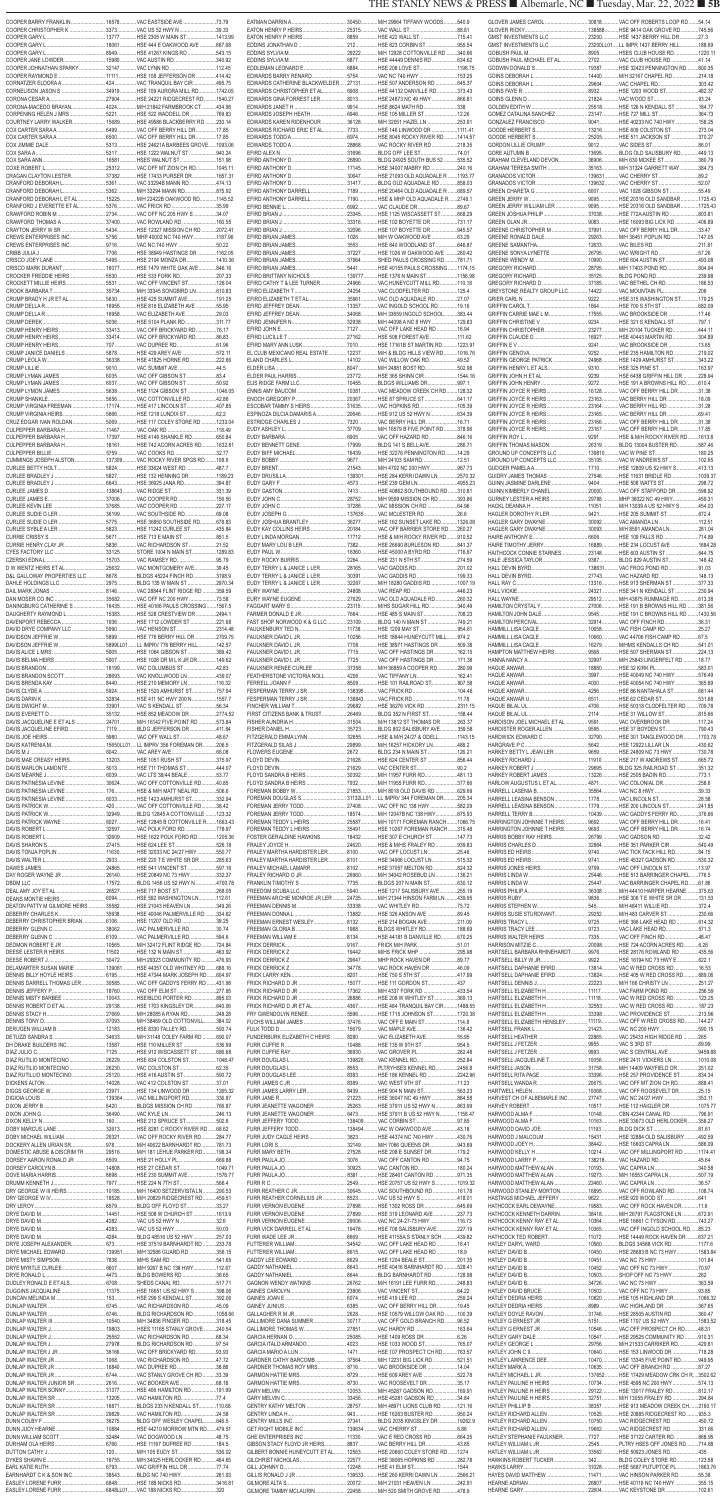# **6B THE STANLY NEWS & PRESS Albemarle, NC Tuesday, Mar. 22, 2022**

| 10895<br>HEARNE MALINDA MRS HEIRS.<br>7982.<br>HEDGECOCK DELOS S III.<br><b>HEDRICK CARROLL S HEIRS</b><br>34342.                                          | 599.44<br>.HSE 331 T E WHITE SR DR<br>756.11<br>.HSE 8032 OLD DAVIS RD.<br>.M/H 40492 TOWER RD.<br>.221.44                             | HUNEYCUTT RICHARD S.<br>HUNEYCUTT RICHARD S<br>HUNEYCUTT RICHARD STEPHEN                             | 23485<br>.104.94<br>. VAC 29995 CHIP RD .<br>26928<br>.738.55<br>.HSE 1220 LONG ST<br>.24873.<br>VAC OFF W MAIN ST<br>.73.48                                                                       | LEE LILLIE B TOMLINSON HEIRS.<br>32846<br>21567<br>LEE POLLY C<br>LEE POLLY C<br>.4354.                                       | .122.08<br>HSE 10698 LEE RD.<br>VAC PEACHTREE ST<br>.222.47<br>152.79<br>VAC PEACHTREE ST                                                        |
|------------------------------------------------------------------------------------------------------------------------------------------------------------|----------------------------------------------------------------------------------------------------------------------------------------|------------------------------------------------------------------------------------------------------|----------------------------------------------------------------------------------------------------------------------------------------------------------------------------------------------------|-------------------------------------------------------------------------------------------------------------------------------|--------------------------------------------------------------------------------------------------------------------------------------------------|
| 10933.<br><b>HEDRICK TONY K.</b><br>.31390.<br><b>HEDRICK TONY K</b><br>.327<br><b>HELMS ANITA B</b><br>33904.<br><b>HELMS BRENDA M HEIRS.</b>             | .813.91<br>HSE 12366 PRINCE RD.<br>VAC OFF PRINCE RD.<br>235.18<br>M/H 25316 MILLINGPORT RD.<br>377.29<br>. VAC E MAIN ST.<br>176.52   | <b>HUNEYCUTT RICKIE B</b><br>HUNEYCUTT RICKIE B.<br>HUNEYCUTT RICKIE B.<br>HUNEYCUTT RICKIE BURNETTE | 11194<br>.239.07<br>. M/H 28102 QUARTER MILE LN.<br>12868.<br>.77.06<br>. VAC QUARTER MILE LN<br>.24993<br>. M/H 28127 QUARTER MILE LN.<br>730.04<br>.11493.<br>. VAC OFF QUARTER MILE LN<br>77.06 | LEE TERESA HUDSON HEIRS<br>.38005.<br>.27200.<br>LEE THOMAS W JR<br>31462.<br>31284.                                          | .HSE 35295 JOSH RD<br>.624.9<br>. VAC LEE RD<br>.14.21<br>.M/H 44074 SNUGGS RD.<br>.392.86<br>.M/H 12812 B OLD AQUADALE.<br>.461.86              |
| HELMS BRENDA M HEIRS.<br>33906.<br>7558.<br><b>HELMS BRENDA M HEIRS</b><br>.26934.<br><b>HELMS CHRIS.</b>                                                  | M/H 1299 C E MAIN ST<br>.482.62<br>VAC OFF E MAIN ST<br>.79.42<br>1700<br>HSE 34285 HERLOCKER RD                                       | HUNEYCUTT ROBBIN B LER.<br>HUNEYCUTT ROBBIN B LER<br>HUNEYCUTT ROBBIN B LER                          | 18236.<br>.HSE 35587 CITY LAKE DR<br>.596.51<br>23027<br>.HSE 402 FAIRVIEW ST<br>.502.16<br>5250.<br>.HSE 225 CONCORD RD<br>.331.73                                                                | LEE YEE.<br>.22793.<br>LEE YOLANDA POLK LER<br>.29422.<br>.11725.                                                             | .M/H 12812 OLD AQUADALE R<br>543.82<br>.HSE 19645 ALPINE RD.<br>.599.01<br>. VAC MAPLE ST.<br>.113.05                                            |
| .17708.<br><b>HELMS GERALD L</b><br>.10996.<br><b>HELMS HARVEY S SR</b><br>HELMS NORMA JEAN FURR 11046.                                                    | VAC CHAPEL RD.<br>114.66<br>.HSE 20135 NEWSOME RD<br>.318.65<br>HSE 8435 NC 205 HWY S<br>579.95                                        | HUNEYCUTT ROBERT LEE<br>HUNEYCUTT STEPHEN EUGENE<br>HUNEYCUTT SUE.                                   | 12937<br>1162.54<br>.HSE 205 CHURCH ST.<br>1687.<br>.HSE 206 MAPLE ST.<br>.911.05<br>3603.<br>.HSE 416 GRAHAM ST<br>771.97                                                                         | LEFLER GRADY E<br>.14714.<br>LEFLER TRACY C<br>LEMMONS JACK EUGENE<br>14800                                                   | .HSE 604 GRAHAM ST.<br>.532.37<br>.HSE 28515 VALLEY DR<br>702.78<br>.HSE & M/H OLD DAVIS RD<br>1636.44                                           |
| .11030.<br><b>HELMS ROY L</b><br>.11073.<br>HELMS ROY LEE SR.<br>.11095.<br>HENDERSON JUDY MAE                                                             | . VAC NC 138 HWY<br>.53.93<br>.HSES NC 138 HWY<br>.1368.6<br>.883.41<br>. HSE 30439 CANE DR.                                           | HUNEYCUTT W G.<br>HUNEYCUTT WILLIAM T<br>HUNSUCKER BARBARA HEIRS                                     | 13029.<br>.HSE 317 N CENTRAL AVE.<br>.1485.75<br>28733.<br>.256.55<br>.M/H 17161C ST MARTIN RD<br>8312.<br>.HSE 142 S MORROW AVE<br>.430.75                                                        | 35731<br>LEMMONS JOHN E.<br>LENDON PAULETTE THOMAS<br>.23973.<br>.14810.<br>LENNON MYRA ANN                                   | .M/H 33470 MANN RD.<br>.524.39<br>.HSE 209 LINCOLN ST<br>.205.11<br>.HSE 239 DUNLAP ST.<br>.65.26                                                |
| 26348.<br><b>HENDERSON NANCY L</b><br>HENDERSON NANCY LEE HEIRS<br>.11092.<br>HENRY JULIE C<br>32237.                                                      | .HSE 48392 PFEIFFER PL<br>.733.96<br>.HSE 48382 PFEIFFER PL<br>641.72<br>. HSE 301 NC 200 HWY N.,<br>.985.12                           | HUNSUCKER ELSIE & STEVE BOLES<br>HUNT MICHAEL O.                                                     | .13041<br>. VAC OFF NC 138 HWY<br>.36<br>.35164<br>M/H 31332 GARRETT WAY.<br>.407.24<br>37733.<br>VAC OFF MELISSA RD<br>.63.53                                                                     | .26570.<br>LEONARD ROY D JR<br>LEPPER GEORGE VOSSLER<br>12987.<br>20479.<br>LESSANE BEVERLY J.,                               | .HSE 39224 WRIGHT RD.<br>.326.93<br>.HSE 5693 DAVID LN<br>.1148.55<br>.HSE 230 W NORTH ST<br>.656.59                                             |
| HERBERT PAMELA S<br>.35225.<br>HERLOCKER DANIEL TRAVIS<br>11176.<br>37999<br><b>HERLOCKER STACY DUNN</b>                                                   | . VAC OFF CLODFELTER RD.<br>.43.6<br>.993.15<br>.HSE 33790 OLD HERLOCKER.<br>42.6<br>. VAC STEAKHOUSE RD.                              | HUNTLEY JOHNNIE F HEIRS<br>HUNTLEY JOHNNY KIM ET AL<br>HUNTLEY ROY J                                 | .6483.<br>.24.58<br>. VAC HAMILTON RD.<br>29274.<br>.785.01<br>HSE 414 CENTER ST<br>.6734.<br>.HSE 4866 FORK RD.<br>.826.27                                                                        | LEVINER JAMES H<br>14862.<br>LEWALLEN DARRELL COY<br>14868<br>12867.<br>LEWIS CYNTHIA SINCLAIR                                | . VAC BERRY HILL DR.<br>.87.43<br>.41.49<br>. VAC TREASURE RD<br>.286.63<br>M/H 33733 ROCKY RIVER SP.                                            |
| .11149.<br>HERLOCKER WILLIAM D.<br>HERLOCKER WILLIAM D.<br>28818.<br>HERNANDEZ MANUEL RECILLAS<br>4334.                                                    | HSE 33841 OLD HERLOCKER<br>.1956<br>.BLDG OLD HERLOCKER RD<br>.123.09<br>VAC AUSTIN RD<br>173.27                                       |                                                                                                      | 29852.<br>.M/H 8361 CANDY ST<br>.250.85<br>23454.<br>. VAC HILLSIDE LN.<br>.45.09<br>.433.11<br>M/H 38925 INGOLD DR                                                                                | 14895<br>LEWIS RAYMOND J.<br>LIBERTY PROPERTY PARTNERS LLC.<br>.10218.<br>LIBERTY PROPERTY PARTNERS LLC.<br>18861             | .HSE 16230 BARBEE RD.<br>1169.11<br>VAC CONCORD RD.<br>.131.94<br>.HSE 421 N BROOME ST<br>.953.2                                                 |
| <b>HIATT VIRGIE B HEIRS.</b><br>.11236.<br>.13694.<br><b>HICKS AUSTIN BRETT</b><br>32973.<br><b>HICKS DOUGLAS.</b>                                         | .HSE 14807 REAP RD.<br>.231.74<br>.HSE 36487 OLD SALISBURY R.,<br>539.73<br>VAC BERRY HILL DR.<br>.91.44                               | INGOLD LONDEAN R.<br>INGOLD LONDEAN R<br>INGOLD LONDEAN R.                                           | .21391<br>.237.9<br>. M/H 38980 INGOLD DR.<br>30239.<br>VAC INGOLD DR.<br>.78.45<br>.30243.<br>VAC INGOLD DR.<br>.32.62                                                                            | LIBERTY PROPERTY PARTNERS LLC.<br>24830<br>LIBERTY PROPERTY PARTNERS LLC.<br>33551<br>6728.<br>LIBERTY PROPERTY PARTNERS LLC. | . APT 203A/B N BROOME ST<br>487.11<br>.BLDG 644 CONCORD RD<br>.425.47<br>.HSE 219 AUSTIN ST<br>.2235.84                                          |
| HICKS SHIRLEY C HEIRS<br>.11251.<br>.3874.<br>HIESER EDWARD A JR<br>.11276.<br>HILDRETH ADAM SHANE                                                         | .BLDG US 52 HWY S<br>618.2<br>.HSE 534 PEE DEE AVE.<br>28.11<br>. VAC LAKE HEAD RD.<br>16.94                                           | INGOLD RICHARD A HEIRS<br><b>INGRAM BRENDAS</b>                                                      | .30240.<br>.HSE 38887 INGOLD DR.<br>.318.77<br>. HSE 413 COGGINS AVE.<br>232.78<br>22981<br>. HSE 310 WASHINGTON ST.<br>.876.14                                                                    | LIBERTY PROPERTY PARTNERS LLC.<br>.9871.<br>LILES BENJAMIN JR<br>.14541.<br>LILES BENJAMIN JR<br>.19167.                      | . VAC AUSTIN ST<br>71.91<br>.HSE 1067 GIBSON ST<br>.525.78<br>.HSE 439 AREY AVE<br>.296.91                                                       |
| HILL CHERYL L<br>.2700<br>.138074.<br>.2036.<br>HILL LYDIA B                                                                                               | VAC OFF BERRY HILL DR<br>17.85<br>.523.94<br>M/H 44242 OLD SALIS RD.<br>.1975.29<br>.HSE 48450 NC 731 HWY                              | INGRAM JOHNSIE MAE HEIRS 13206.<br><b>INGRAM KEITH.</b>                                              | 19698.<br>1007.29<br>. HSE 1819 W MAIN ST.<br>.HSE 622 LEE ST<br>101.04<br>.13417.<br>.HSE 1209 POU ST.<br>.438.63                                                                                 | 14562.<br>22057<br>LILLY ALEX YOMEKO<br>.23203.                                                                               | VAC LUNDIX ST<br>.31.9<br>. M/H 650 SMITH GROVE RD.<br>.391.67<br>.HSE 252 HAMILTON RD<br>.445.41                                                |
| .2747.<br>HILL RICKY SHANE.<br>. 11373.<br>HILL ROSA HEIRS.<br>. 11374.<br>HILL ROSA HEIRS.                                                                | BLDGS RUMMAGE RD.<br>.316.57<br>HSE 11498 BRICKYARD RD.<br>.216.45<br>VAC 11504 BRICKYARD RD.<br>123.54                                | <b>INGRAM LILLIE L</b><br>INGRAM SHARON DENISE<br><b>INGRAM THOMAS</b>                               | 190.84<br>.HSE 10692 LEE RD.<br>.25215.<br>HSE 305 W 11TH ST.<br>.539.39<br>VAC 304 WASHINGTON ST<br>.33.15                                                                                        | LILLY ANNIE HEIRS<br>14916.<br>14937.<br>LILLY DORSEY.<br>.23514.                                                             | VAC DR M L K JR DR<br>.47.86<br>VAC OFF EURY RD<br>.305.63<br>VAC HENSON ST<br>112.09                                                            |
| 11282.<br><b>HILL STARKEY</b><br>.8197.<br>HILL WHEELAND R HEIRS<br>24680<br>HINCHLIFFE PAUL THOMAS                                                        | .HSE 32899 NC 49 HWY.<br>619.09<br>M/H 12841 HAZARD RD<br>109.84<br>.583.05<br>.HSE 631 E 1ST ST                                       | <b>INGRAM VALERIE A </b><br>INGRAM VALERIE A                                                         | .186<br>VAC 11124 STANLY GROVE.<br>.66.91<br>.219<br>.482.04<br>HSE 433 WILLOUGHBY DR.<br>.22530.<br>VAC LEE RD.<br>.71.31                                                                         | LILLY EDDIE H<br>.9766.<br>LILLY FRATEESHA NICOLETTE<br>17065<br>.9071.<br>LILLY FRATEESHA NICOLETTE                          | .HSE 626 WALL ST<br>194.89<br>.HSE 1224 BEALE ST<br>.216.44<br>.HSE/BLDG SIDES ST<br>193.85                                                      |
| .11402.<br>HINES GEORGE S JR.<br>.11404.<br>HINES GEORGE S JR                                                                                              | .HSE 4734 POLK FORD RD<br>1665.9<br>VAC POLK FORD RD.<br>358.92<br>. VAC POLK FORD RD.<br>.64.33                                       | <b>INGRAM VALERIE A </b>                                                                             | .22594.<br>VAC OFF WILLOUGHBY DR.<br>.17.67<br>.6053.<br>HSE 332 ATKINS AVE.<br>.381.17<br>13159.<br>HSE 41275 KINGS RD.<br>.549.21                                                                | LILLY FRATEESHA NICOLETTE<br>.9701.<br>.28528<br>.16640.<br>LILLY JAMES                                                       | .HSE 210 WEST DR<br>152.21<br>VAC RICHARDSON ST<br>.36.41<br>.HSE 164 W PINE ST<br>.144.08                                                       |
| .526<br>HINSON & QUIREIN.<br>.38405.<br>HINSON BARBARA C<br>36264<br><b>HINSON BRYAN KEVIN</b>                                                             | .208.32<br>. VAC OFF W MAIN ST.<br>HSE 46470 CAMPGROUND RD.<br>966.06<br>.M/H 44055 YADKIN BRICK<br>.353.46                            | INGUI PHILIP.<br>JACKSON ALLEN NELSON                                                                | 20168.<br>HSE 323 ALLENTON ST.<br>752.03<br>30887<br>.M/H 12016 FURR RD<br>.508.45<br>13292.<br>VAC HAMILTON RD.<br>.57.76                                                                         | LILLY JEFFERY DODD<br>13546.<br>LILLY JUANITA M HEIRS<br>.14918.<br>LILLY KENNETH BERNARD<br>9394.                            | .HSE 44300 NC 740 HWY<br>694.03<br>. HSE 304 S MORROW AVE.<br>.1008.74<br>.BLDG 1213 E MAIN ST<br>.237.57                                        |
| .11472.<br>HINSON CLETUS J.<br>10428.<br>HINSON DAMIAN.<br>HINSON ETHEL DEHART HEIRS<br>.11503.                                                            | .M/H 13040 AUSTIN RD.<br>.574.69<br>.HSE 29385 LAMBERT RD.<br>.368.91<br>.HSE 419 S CENTRAL AVE.<br>.461.36                            | <b>JACKSON D T</b><br>JACKSON HARVEY LEE HEIRS<br>JACKSON JAKE JR HEIRS                              | 13283.<br>.18.45<br>VAC BERRY HILL DR.<br>.30867<br>. M/H 28835 MORGAN LN.<br>.93.31<br>13288.<br>HSE 304 S LINCOLN ST<br>.150.75                                                                  | 15232<br>LILLY KINO M<br>.15233.<br>LILLY KINO M<br>LILLY KINO M                                                              | .HSE 216 S COTTON AVE<br>.145.99<br>. VAC HILLSIDE LN<br>.39.95<br>APTS 761/763/765 S 5TH ST.<br>1156.87                                         |
| 11525<br>HINSON GROVER LEE HEIRS.<br>.36134.<br>HINSON HAZEL WATSON<br>5979.<br>HINSON JOHANNA DAVIS<br>33002<br>HINSON RICHARD A.                         | .HSE 620 ROGERS ST.<br>.475.1<br>.M/H 32066 HAZEL LN<br>.252.07<br>179.22<br>.BLDG 40573 NC 740 HWY<br>.M/H 15827 SILVER RD.<br>104.15 | JACKSON JAMES A.,<br>JACKSON JAMES ALBERT<br>JACKSON JAMES ALBERT<br>JACKSON JEAN C                  | 25012.<br>.HSE 41284 KINGS RD.<br>.632.87<br>.22544.<br>.216.84<br>. M/H MARTIN RD.<br>31340.<br>.139.47<br>VAC MAPLEWOOD LN.<br>. 27733.<br>.HSE 311 HAMILTON RD.<br>.670.92                      | LILLY LILLIAN MONTGOMERY<br>17575.<br>.18412.<br>LILLY PAULINE.<br>.198<br>LILLY VERONICA JOYCE ALLEN<br>.14972.              | . VAC OFF BRICKYARD RD<br>.344.71<br>. HSE 588 WASHINGTON LN<br>212.41<br>.278.67<br>.HSE 503 JACKSON ST.                                        |
| .11689.<br>HINSON TC HEIRS.<br>.11430.<br>HINSON TIMOTHY PAUL<br>.24114.<br>HINSON TREVA THOMPSON                                                          | VAC HINSON PARKER RD.<br>.46.9<br>.HSE 1468 RILEY ST<br>.532.06<br>1427.68<br>.HSE 25002 THOMPSON RD.                                  | JACKSON LETHA MAE<br>JACKSON PAMELA DENITA                                                           | 26967.<br>.HSE 417 CENTER ST<br>.361.66<br>137375.<br>VAC OFF HAMILTON RD.<br>.42.31<br>HSE 430 W 2ND ST<br>168.35                                                                                 | LINGAFELT KYLE ANDREW<br>LINGERFELT WENDY BURGESS<br>12595.<br>LIPPARD FREDERICK H<br>.8065.<br>.15053.                       | . HSE 8201 NC 200 HWY.<br>.1401.26<br>.824.03<br>.HSE 28108 AUSTIN RD<br>VAC LEONARD AVE.<br>.16<br>.490.25<br>.HSE 504 N MAIN ST                |
| .139621<br><b>HOBBS THOMAS J.</b><br>11794<br><b>HOLDER MARJORIE HEIRS.</b><br><b>HOLM JEFFREY LANE</b><br>10093                                           | .HSE 12504 MISSION CH RD<br>1171.99<br>. VAC OFF LAKE HEAD RD<br>.18.1<br>HSE 213 AIKMAN AVE<br>1070.02                                | JACKSON WILLIAM T<br>JACOBS JONATHAN R ET AL.                                                        | .55<br>.59.34<br>. VAC W 2ND ST<br>.31114.<br>. M/H 227 HAMILTON RD.<br>.56.71<br>13306<br>HSE & M/H NC 740 HWY<br>1435.47                                                                         | 15229.<br>.15134.<br>LITTLE GERALD D<br>LITTLE GERALD D ET AL<br>15133                                                        | . VAC W MAIN ST<br>.26.13<br>HSE 10877 HAZARD RD.<br>.405.09<br>SHOP 9788 NC 138 HWY<br>.148.75                                                  |
| 847.<br><b>HOLT CAROLYN M.</b><br>HOLT HELEN HITCHCOCK HEIRS<br>26821.<br>HOLT JENNIFER LEIGH.<br>11896                                                    | .698.3<br>.HSE 331 S MAIN ST.<br>.M/H 44047 RIDENHOUR RD<br>.322.22<br>HSE 208 HOLT RD<br>650.83                                       | JAMES ALLEN P                                                                                        | 18436<br>. VAC N MAIN ST.<br>.56.92<br>HSE 320 GRANT ST<br>.393<br>. VAC OFF PRESTON LN.<br>.61.47                                                                                                 | 27330<br>LITTLE GERALD DAN<br>.24963.                                                                                         | VAC HAZARD RD.<br>.648.49<br>.HSE 36457 CARTER RD<br>.681.76<br>. VAC VINCENT ST.<br>.97.72                                                      |
| 9292.<br>HOLT NATHAN SYLVESTER JR<br>HOME SAVINGS BANK OF ALBEMARLE<br>.17215.<br>HONEYCUTT HERBERT A.<br>33161.                                           | HSE 508 BETHANY RD<br>1473.85<br>.3552.78<br>BLDG 117 N MAIN ST<br>. VAC OFF HEDGE RD.<br>.28.64                                       | JARROD GOFORTH INC                                                                                   | .HSE 25735 PRESTON LN<br>.373.72<br>.1073.29<br>VAC CANTON RD.<br>.11287.<br>.HSE 530 S 2ND ST<br>.806.4                                                                                           | LITTLE LINDA L<br>15180<br>.8654.<br>LITTLE LYDIA J.<br>LITTLE MARK EDWARD<br>14663.                                          | .355.45<br>HSE 1435 RILEY ST<br>.HSE 40306 BARNHARDT RD<br>.329.65<br>. VAC OFF ROCKY RIV SPGS R.<br>39.58                                       |
| HONEYCUTT HERBERT ALEXANDER<br>28004.<br><b>HONEYCUTT JAMES L</b><br>31107.<br>HONEYCUTT RICHARD S<br>.18025.                                              | .M/H MILLINGPORT RD<br>148.51<br>. VAC ST ONGE DR.<br>.10.03<br>VAC HARWOOD ST<br>174.52                                               | JEFFRIES CONSTANCE<br>JEFFRIES CONSTANCE.<br>JENKINS BARBARA D                                       | .26411.<br>.380.62<br>VAC NC 740 HWY<br>36542.<br>M/H 40588 NC 740 HWY<br>.559.35<br>.HSE 120 JENKINS ST<br>1041.01                                                                                | LITTLE MARK EDWARD 21602.<br>31883.<br>LITTLE MICHAEL<br>.23961                                                               | VAC 33224 BIVENS ST.<br>.906.43<br>.HSE 1501 LIBERTY AVE.<br>1296.69<br>.166.22<br>. VAC W WHITLEY ST                                            |
| 28214.<br>HONEYCUTT RICHARD S.<br>4349.<br>HONEYCUTT STEPHEN JEREMY<br>.12067.<br>HONEYCUTT STEVE LEWIS                                                    | .980.41<br>.HSE 121 HARWOOD ST.<br>.VAC OFF PROSPECT CH RD<br>.112.95<br>1312.65<br>.HSE 800 MOSS SPRINGS RD.                          | JESSOGNE CHRISTINE ANN<br>JIMMY M & PEGGY BALDWIN R L T<br>JOHNSON BRIAN DAVID.                      | 35096<br>.536.06<br>.M/H 36211 NUGGET RD<br>2310.<br>.677.64<br>.HSE 42368 BOWERS RD.<br>.196.<br>.M/H 16477 INDIAN MOUND RD.<br>29.8                                                              | LITTLE MILES E<br>.25436.<br>.970<br>LITTLE QUINTERO S ET AL<br>LITTLE REBECCA ELAINE HEIRS<br>.20023.                        | M/H 9753 STONYBROOK DR<br>.145.9<br>.M/H 474 SUNSET ST<br>.274.74<br>.HSE 133 DOODY AVE<br>.464.29                                               |
| HONEYCUTT STEVEN E<br>.12073.<br>.28004.<br>HONOHAN ALICE L<br>.139791.                                                                                    | .HSE 515 PROSPECT CH RD.<br>.831.31<br>.M/H MILLINGPORT RD.<br>148.51<br>VAC POLE RUNNING RD.<br>.56.52                                | JOHNSON BRIAN DAVID.<br>JOHNSON CECELIA KENNINGTON<br>JOHNSON DONNA BURRIS                           | .37246.<br>. VAC OFF INDIAN MND RD<br>.11.48<br>18172.<br>HSE 229 PEE DEE AVE.<br>.920.45<br>23702.<br>.HSE 1015 EFIRD ST<br>.505.47                                                               | LIVINGSTON REBETH E<br>.15299.<br>.4785.<br>LLOYD JERMINE D<br><b>LOCUS TIMOTHY R</b><br>.7647.                               | .HSE 220 AIKMAN AVE<br>.384.65<br>VAC OAK RD.<br>70.28<br>.HSE 626 N MAIN ST<br>.393.11                                                          |
| .961<br>9805.<br><b>HORNE DAVID L</b><br>26245.<br>HORNE ROOSEVELT.                                                                                        | HSE 909 E MAIN ST<br>1243.81<br>.63.11<br>.HSE 1231 LUNDIX ST<br>HSE 804 RUBY ST.<br>.481.12                                           | JOHNSON IDA H<br>JOHNSON JODY A<br>JOHNSON LARRY HARTWELL                                            | .29147.<br>. VAC OFF OLD AQUADALE RD.<br>.40.42<br>.27724.<br>.496.28<br>.HSE 18842 WOODFIELD RD.<br>23180.<br>HSE 328 BUNN ST.<br>.571.39                                                         | LOFTIN JAMES URUS MRS HEIRS.<br>12969<br>30546<br>LOFTIN JAMES URUS MRS HEIRS.<br>.30550.<br>LOFTIN JAMES URUS MRS HEIRS.     | .117.28<br>. VAC BELLAMY CIR<br>.451.38<br>. VAC BELLAMY CIR<br>.121.49                                                                          |
| HORNER TODD WESLEY HEIRS<br>.1930.<br>23577.<br>HORTON BETTY H.<br>HOUGH LEE ANNA HEIRS<br>.12190.                                                         | .HSE 2545 BADIN RD<br>1020.43<br>.HSE 1643 E MAIN ST<br>873.43<br>HSE 43693 COLONIAL HGTS<br>318.45                                    | JOHNSON WILLIE L III.<br>JOHNSTON MIRIAM MELINDA                                                     | .269.15<br>. M/H 8875 WHITLEY RD.<br>.4142.<br>.HSE 234 S KENDALL ST<br>.595.21<br>19911.<br>.566.89<br>. M/H 33518 S STANLY SCH R                                                                 | 30552<br>LOFTIN JAMES URUS MRS HEIRS.<br>LOFTIN JAMES URUS MRS HEIRS.<br>30557<br>LOFTIN JAMES URUS MRS HEIRS.<br>30567       | VAC LAFAYETTE DR<br>.358.36<br>. VAC LAFAYETTE DR<br>.352.22<br>VAC LAFAYETTE DR<br>279.75                                                       |
| 12191.<br>HOUGH LEE ANNA HEIRS.<br>HOUSE CHRISTOPHER RODNEY<br>.18726.<br>.21930.<br>HOUSE TANGY O.                                                        | .VAC OFF COLONIAL HGTS RD36.13<br>HSE 25657 AUSTIN RD<br>.2443.67<br>.567.78<br>HSE 36481 GOODE DR                                     | JOHNSTONE CYNTHIA<br>JONES ADA HEIRS<br>JONES CHARLES L.                                             | 29936.<br>1108.39<br>. M/H 50021 RIDER RD<br>13466.<br>. VAC GLENDALE AVE.<br>.43.77<br>.8741.<br>.HSE 32409 NC 740 HWY<br>754.62                                                                  | 30569<br>LOFTIN JAMES URUS MRS HEIRS.<br>LOFTIN JAMES URUS MRS HEIRS.<br>30570<br>LOFTIN JAMES URUS MRS HEIRS<br>30571        | . VAC RIDGE ST<br>.528.17<br>. VAC RIDGE ST<br>588.17<br>. VAC RIDGE ST<br>.616.78                                                               |
| HOUSEHOLD BANK FSB<br>.27026.<br>.11581<br>HOWARD JOEL D.<br>.16285.<br>.23258.                                                                            | VAC RICHARDSON ST<br>.36.41<br>.M/H 44387 OLD WHITNEY RD.<br>.365.33<br>.BLDGS 368 BROWNS HILL RD.<br>3793.61                          | JONES PATRICK DAVID<br>JONES SHARON E<br>JONES TERESA HARWARD                                        | 138557.<br>M/H 40418 OLD COTTONVILLE.<br>1096.13<br>29335.<br>VAC NC 740 HWY<br>70.06<br>32556<br>.835.61<br>.HSE 207 EBEN ST<br>19018.                                                            | LOFTIN THOMAS G JR<br>.15347.<br>LONG GARY MONROE<br>.25139.<br>LONG IRENE HEIRS<br>.15380.                                   | VAC HYMAN DR<br>.457.74<br>.HSE 747 AUSTIN ST<br>.933.98<br>. VAC S COTTON AVE<br>73.71                                                          |
| <b>HOWARD KELLY P</b><br>HOWARD KELLY POPLIN<br>.37684.<br>.37406.<br><b>HOWARD ROXIE B.</b>                                                               | .M/H 44368 OLD WHITNEY RD.<br>.205.11<br>. VAC OFF YADKIN BRICK RD.<br>.47.6<br>.165.33<br>.VAC CHAPEL RD<br>HSE 10701 LEE RD<br>203.2 | JORDAN RACHEL R & T Z KENDALL<br>JORDAN RICKY D.<br>JORDAN RICKY DARNELL  13537.                     | . HSE & M/H SILVER RD.<br>1552.75<br>26227.<br>.336.01<br>.HSE 609 MARION ST.<br>.21522.<br>. VAC ALPINE RD.<br>248.21<br>. HSE 707 MTN CREEK RD<br>1230.59                                        | LONG JANET CAROL PRESLAR LER 1712<br>10306.<br>LONG RANDY N<br>.30661<br>.3346                                                | .HSE 16636 INDIAN MOUND R<br>337.87<br>. VAC OFF RODNEY ST.<br>.45.59<br>. VAC OFF POLK FORD RD.<br>.583.78<br>.HSE 104 RODNEY ST<br>.1329.81    |
| .12285.<br><b>HOWELL HENRY</b><br>HOYLE TORI LORRAINE 16945.<br>.12346.<br><b>HUBBARD DONNITA</b>                                                          | .HSE 10707A LEE RD.<br>.559.86<br>HSE 1019 LUNDIX ST.<br>420.82<br>HSE 533 WASHINGTON LN<br>.163.51                                    | JORDAN ROBERT.<br>JRS ASSET MANAGEMENT INC  137812.<br>KAYLOR DOLLY Y HEIRS 1711                     | 7853.<br>.HSE 2704 MURDOCK LN.<br>.1286.74<br>.BLDG 24460 S BUSINESS 52.<br>.152.2<br>1726.53<br>.HSE 20456 NORTON RD.                                                                             | 15395.<br>LONG RANDY NELSON<br>31864.<br>LOVAN DEBRAH<br>.21246.                                                              | .HSE 4163 POLK FORD RD.,<br>.1923.06<br>. VAC SMITH RD.<br>.645.68<br>.589.27<br>.HSE 89 NANTAHALA ST.                                           |
| .3842.<br>HUDSON ASHLEY D<br>.29609.<br>HUDSON ASHLEY D<br>HUDSON ASHLEY D<br>29866.                                                                       | .335.91<br>.VAC CHESTER RD.<br>.VAC COTTONVILLE RD.<br>191.97<br>.HSE 8468 COTTONVILLE RD<br>.482.94                                   |                                                                                                      | .HSE 734 MILL ST<br>.600.2<br>.213.96<br>VAC AUSTIN RD.<br>.1841.<br>. SHEDS E GOLD ST<br>.74.6                                                                                                    | 15459.<br>LOVE DOLLIE FURR HEIRS<br>.30028.<br>LOVE DOUG.<br>.37079.                                                          | .HSE 9035 ROCK HOLE RD<br>.1732.56<br>.21.35<br>.M/H 12261 COYLE RD.<br>. VAC OFF OAKWOOD RD.<br>124.17                                          |
| HUDSON COLON E & ELIZABETH LER<br>12383.<br>HUDSON COLON E & ELIZABETH LER.<br>12385<br>HUDSON CONNIE LOWDER<br>15796.                                     | .M/H 43314 DANVILLE RD.<br>241.31<br>.938.81<br>. VAC DANVILLE RD<br>.HSE 24268 ST MARTIN RD.<br>1048.31                               | KENDALL EUNICE W ET AL<br>KENDALL EUNICE W ET AL                                                     | .8634.<br>VAC OFF S CENTER ST<br>.30.13<br>236.<br>VAC OFF NC 740 HWY.<br>.66.03<br>26564.<br>. HSE 39030 NC 740 HWY.<br>.736.96                                                                   | LOVE HENRY ALEXANDER<br>.37204.<br>LOVE JAMIE ALLEN.<br>.2714.<br>.26279.<br>LOVE JOANNA LYNN                                 | . M/HMES NC 200 HWY<br>1278.58<br>.M/H 151 BEAR CLAW RD.<br>.395.88<br>. HSE 321 B NC 200 HWY S.<br>.2785.51                                     |
| 12445.<br>HUDSON DANIEL RAY<br>24500<br>HUDSON MARTIN L JR<br>6283.<br>HUDSON MATTHEW R                                                                    | .66.87<br>. VAC OFF NC 49 HWY<br>.HSE 12926 MISSION CH RD.<br>1125.74<br>. VAC SOUTH BUSINESS 52.<br>305.02                            | KENDALL EUNICE W ET AL<br>KENDALL GEORGE SR HEIRS.<br>KENDALL JESSIE C HEIRS                         | 26565.<br>VAC OFF NC 740 HWY<br>170.63<br>.13655.<br>. VAC NC 740 HWY<br>.78.33<br>13681.<br>VAC GLENDALE AVE<br>.31.24                                                                            | LOVE RONALD ALEXANDER<br>15547.<br>.855<br>LOVE SHAYNE.<br>$$ 21907 $$<br>LOVING BARRY JAMES                                  | M/H 6562 A GRIFFIN HILL D.<br>.637.49<br>.VAC OFF BERRY HILL DR<br>.30.59<br>M/H 20428 OLD SANDBAR RD<br>352.97                                  |
| 15032.<br><b>HUDSON TONY R.</b><br>28780.<br>HUFFSTETLER RACHEL JEANINE.<br>5981.<br>HUGGINS CATHY DAVIS ET AL.                                            | <b>BLDG REAGAN CT</b><br>.377.16<br>.VAC OFF NC 200 HWY<br>.47.55<br>HSE 1005 DEWEY ST<br>1057.24                                      | KENDALL KRISTOPHER K<br>KENDALL MIAMI HAMPTON HEIRS  13705<br>KENDALL TESSIA ET AL                   | 6059.<br>. VAC EDDINS POPLIN RD.<br>.155.66<br>VAC NC 740 HWY<br>.63.46<br>35620.<br>VAC MARION ST<br>.40.15                                                                                       | 13880.<br>LOWDER ALICIA HOUGH<br>LOWDER CHRISTOPHER N<br>.35934.                                                              | VAC 198 STANLY ST.<br>.137.92<br>HSE 820 AUSTIN RD<br>.331.31<br>VAC OFF HARPER HEARNE RD<br>391.42                                              |
| 17015.<br>HUGHES DOROTHY SWARINGEN<br>HUGHES DOROTHY SWARINGEN.<br>23564<br>90<br>HULIN MARTHA JANE A                                                      | .VAC VICKERS STORE RD.<br>16.01<br>1818.64<br>.HSE 29485 FORREST RD.<br>VAC S COTTON AVE.<br>.93.64                                    | <b>KENNEDY MICHAEL L</b><br>KENNEDY MICHAEL LYNN  13727.<br>KENNEDY MOLLY B HEIRS  13729             | .742<br>. VAC NC 742 HWY.<br>134.71<br>. HSE & M/H NC 742 HWY<br>.1229.3<br>. VAC OFF BRANCH RD.<br>.520.69                                                                                        | LOWDER CLEONA B LER<br>.15614.<br>LOWDER JAMES LANE<br>.1031                                                                  | .HSE 25321 HARWOOD RD.<br>.779.99<br>.HSE 21728 MCNEIL RD<br>.647.48<br>HSE 32625 LATON RD<br>.904.04                                            |
| .29132<br>HUMPHRIES MICHAEL L<br>137626.<br>HUNEYCUTT ALAN M.<br>.34313.<br>HUNEYCUTT BRENDA H                                                             | .M/H 3173 WHITE OAK DR.<br>.337<br>.HSE 24950 BOST RD.<br>1801.36<br>VAC NC 138 HWY<br>97.52                                           | <b>KENT HOYLE HEIRS</b><br>KESLER JOHNNY EDWIN 13785                                                 | HSE 1072 GIBSON ST<br>.331.21<br>31227.<br>VAC SHINN CIR.<br>.97.02<br>.HSE 40 WILLOW ST<br>.575.1                                                                                                 | LOWDER JARRETT J<br>11050.<br>14801.                                                                                          | HSE 32074 NC 49 HWY<br>.520.38<br>430.36<br>.HSE 95 NANTAHALA ST.<br>VAC OFF LAKE TILLERY RD<br>.66.2                                            |
| .7737.<br>HUNEYCUTT BRENDA H<br>12576.<br>HUNEYCUTT CLARA LEE HEIRS.<br>. 12577.<br>HUNEYCUTT CLARA LEE HEIRS.                                             | .23.2<br>VAC NC 138 HWY.<br>VAC S OAK RIDGE RD<br>68.37<br>VAC OFF NC 24/27 HWY<br>551.07                                              | KIEFER HENRY W                                                                                       | .26831<br>.M/H 40562 TOWER RD.<br>.558.71<br>26882.<br>.188.55<br>. SHED TOWER RD.<br>VAC HARVELL RD<br>.69.94                                                                                     | 15916.<br>LOWDER PAUL M JR<br>LOWDER PAUL M JR<br>.15917.                                                                     | 711.06<br>.HSE 33373 OLD SALIS RD.<br>. VAC OLD SALISBURY RD<br>.132.77<br>VAC OLD SALISBURY RD.<br>.65.59                                       |
| 10619.<br>HUNEYCUTT CLAUDE J & GINA F<br>.37560.<br>HUNEYCUTT COREY A<br>6371<br>HUNEYCUTT D C JF<br>12027.<br>HUNEYCUTT D C JR.                           | HSE 1604 LIBERTY AVE.<br>.269.57<br>M/H 16495 INDIAN MOUND R<br>822.34<br>VAC DRY RD<br>.899.71<br>.78.66                              | KIKER SUSAN C<br>KILGO LEONARD                                                                       | .25571.<br>.BLDG WESTERN RD<br>161.25<br>.25574<br>M/H 16716 TYSON RD<br>785.85<br>384<br>VAC BARRINGER CH RD<br>.114.58<br>13840.<br>.600.69                                                      | LOWDER PAUL MORRIS JR 15918.<br>LOWDER PAUL MORRIS JR  15919<br>LOWDER RODNEY JAMES<br>12374                                  | VAC OLD SALISBURY RD.<br>.100.09<br>VAC OFF LAKE TILLERY RD.<br>.233.35<br>VAC OFF FLINT RIDGE RD<br>.301.5                                      |
| HUNEYCUTT D C JR.<br>.15498.<br>HUNEYCUTT D C JR<br>.38276.                                                                                                | .HSE 24581 AUSTIN RD<br>HSE 24001 CANTON RD<br>1832.18<br>POULTRYHSES AUSTIN RD.<br>.1672.9<br>PLTRYHSES CANTON RD.<br>.167.74         | KILGO LEONARD L ET AL.<br>KILGO LEONARD L ET AL 13842.<br>KIMREY CAROLYN M ET AL<br>KIMREY DALE H    | HSE 909 ROOSEVELT ST<br>.36.98<br>VAC ROOSEVELT ST.<br>18154.<br>.HSE 221 AIKMAN AVE<br>.203.83<br>.2461.<br>912.96<br>. HSE 28893 HATLEY FARM RD.                                                 | LOWDER SUSAN<br>LOWDER TERESA B LER<br>.32296.<br>LOWRANCE MARSHALL C<br>.22162.<br>LOWRY JAMES DARYL<br>.4880                | HSE 21027 HUNEYCUTT MILL<br>.496.08<br>.HSE 421 RENEE FORD RD.<br>785.75<br>.M/H 33458 MANN RD.<br>.599.66<br>.1076.29<br>.HSE 9846 PINE TREE RD |
| .14746.<br>HUNEYCUTT DAVID W<br>.12618.<br>HUNEYCUTT DOUGLAS M<br>12619.<br>HUNEYCUTT DOUGLAS M.                                                           | .M/H 28085 B RYAN RD.<br>.597.27<br>.547.37<br>.HSE 616 LYNN RD.<br>VAC LYNN RD<br>.225                                                | KIMREY JOEL DAVID ET AL<br>KIMREY JULIA JEAN KIMREY                                                  | 13912.<br>.HSE 20666 INDIAN MOUND RD.<br>39.45<br>138495.<br>.HSE 8180 OLD DAVIS RD.<br>.614.28<br>13961<br>.597.55<br>.HSE & M/H TYSON RD.                                                        | LUBE DYNAMICS LLC<br>39547<br>.9557.<br>22964                                                                                 | .189.72<br>.BLDG 1638 US 52 HWY N.<br>1004.18<br>.HSE & M/H CARPENTER RD<br>.HSE 904 CONCORD RD.<br>.918.57                                      |
| 12620.<br>HUNEYCUTT DOUGLAS M.<br>.12625.<br>HUNEYCUTT DOYLE REED.<br>10381<br>HUNEYCUTT ERIC A.                                                           | 232.8<br>. VAC LYNN RD<br>.HSE 29148 PENNINGTON RD<br>872.34<br>. VAC MEADOW CREEK CH RD.,<br>128.32                                   | KIMREY JULIA JEAN KIMREY.<br>KIMREY NANCY SMITH HEIRS<br>KIMREY PATTY MCINTYRE                       | .13962.<br>. VAC TYSON RD<br>.148.26<br>31732.<br>. M/H 10712 KIMBERLY LN<br>.360.48<br>13958.<br>.HSE 4380 PLANK RD.<br>1018.9                                                                    | .35778.<br>16084.<br>LUTHER AUDREY & ANNIE HEIRS<br>.16089                                                                    | .HSE 36190 MILLINGPORT RD.<br>.2040.17<br>VAC N MAIN ST.<br>147.65<br>HSE 311 KELTY AVE<br>.349.38                                               |
| 12006.<br>HUNEYCUTT ERIC A<br>HUNEYCUTT FRANCES SMITH HEIRS.<br>12695<br>HUNEYCUTT FRANCES SMITH HEIRS.<br>30637                                           | . VAC OFF MEADOW CRK CH RD  1197.05<br>. HSE 21123 COLEY STORE RD.<br>1272.63<br>. M/H 12561 OSCAR RD.<br>.630.8                       | KINARD JOSEPH<br>KINARD JOSEPH<br>KINARD JOSEPH                                                      | VAC OFF NC 24/27 HWY<br>.376.32<br>21875.<br>. VAC NC 24/27 HWY<br>.36.58<br>.30031<br>. M/H 12365 NC 24/27 HWY<br>1119.36                                                                         | LUTHER ERNEST ET AL<br>22723.<br>.1381<br>LYNN LINNIE JUANITA LER<br>M & M INVESTMENT INC<br>.231                             | . VAC N MAIN ST<br>.263.9<br>.HSE 425 N 10TH ST<br>1722.43<br>. VAC OFF LAKE HEAD RD.<br>.23.23                                                  |
| 38143.<br>HUNEYCUTT FREDA E.<br>HUNEYCUTT GARY D.<br>31169.<br>HUNEYCUTT GARY D.<br>38190.                                                                 | .523.54<br>.HSE ST MARTIN RD<br>.HSE 18967 MOLLY SPRINGS<br>.1548.3<br>.BLDG OFF COLEY STORE RD.<br>113.76                             | KINARD JOSEPH ROBERT 7200<br>KING LITTLE LLC.                                                        | VAC NC 24/27 HWY<br>.239.78<br>20063.<br>.HSE 820 MILL ST<br>.674.38<br>23696.<br>.HSE 727 LONG ST<br>.427.12                                                                                      | 4789.<br>M & R UTILITY CONSTRUCTION CO.<br>30221<br>M & R UTILITY CONSTRUCTION CO.<br>M & R UTILITY CONSTRUCTION CO<br>30351  | .235.27<br>. VAC ROCKY RIVER RD.<br>. VAC HATLEY BURRIS RD<br>.45.71<br>VAC HILLTOP RD.<br>.508.59                                               |
| HUNEYCUTT GERALD BENARD<br>12667<br>HUNEYCUTT HEATHER THOMPSON<br>37465.<br>38177.<br>HUNEYCUTT HOLLY                                                      | .HSE 409 GRAHAM ST<br>.401.62<br>.M/H 20936 RIDGECREST RD.<br>.1224.44<br>M/H 12552 WINFIELD RD.<br>702.65                             | KING LITTLE LLC                                                                                      | 26389.<br>HSE 1112 EFIRD ST.<br>.539.19<br>26378.<br>. HSE 576 WASHINGTON LN<br>203.98<br>. M/H 435 PEE DEE AVE<br>.113.61                                                                         | M&T INVESTMENTS OF NC LLC<br>4167.<br>MABRY ANNIE M.<br>.16146.<br>16267.<br>MABRY ANNIE M                                    | .HSE 321 W CHURCH ST<br>.1586.56<br>.HSE 18134 ROY DR.<br>.434.77<br>.HSE 18125 ROY DR.<br>.89.53                                                |
| 3955.<br>HUNEYCUTT HOLLY.<br>HUNEYCUTT JENNIFER L<br>.24155.<br>.12179.<br>HUNEYCUTT JIMMY A                                                               | . VAC S STANLY SCH RD.<br>.63.35<br>VAC THOMPSON RD<br>183.87<br>.VAC LONG ST<br>132.32                                                | KINNEY AARON LYLE<br>KIRK BEULAH.                                                                    | 24997.<br>. HSE 429 PEE DEE AVE.<br>.971.34<br>.HSE 441 PEE DEE AVE.<br>658.96<br>.26798.<br>. VAC NC 740 HWY<br>.45.32                                                                            | MABRY BRENDA LISK<br>.8442.<br><b>MABRY DARIN</b><br>MABRY FRANCES JONES 16199.                                               | .HSE & M/H S STANLY SCH R<br>.568.25<br>.8255LL01LL IMPRV 736 BERRY HILL.<br>178.75<br>VAC OFF SHANKLE RD.<br>.87.89                             |
| 4450.<br>HUNEYCUTT JIMMY A<br>33832.<br>HUNEYCUTT LLOYD BUFORD HEIRS<br>35448<br>HUNEYCUTT LOUISE W.                                                       | .VAC HILL ST<br>140.78<br>787.39<br>.M/H 14064 ELM ST<br>.1346.65<br>.HSE 641 LAKEWOOD RD.                                             | KIRK JOHN F HEIRS.<br>KIRK PATTIE F HEIRS ET AL                                                      | .21.34<br>. VAC NC 740 HWY<br>.14045.<br>.84.59<br>VAC LUNDIX ST.<br>.25460.<br>106.54<br>. VAC NC 49 HWY.                                                                                         | 16202.<br>MABRY JAMES T III<br>.24499.<br>MABRY JAMES T III.                                                                  | VAC OFF SHANKLE RD<br>.124.26<br>.860.2<br>.HSE 3946 SHANKLE RD.<br>VAC OFF SHANKLE RD.<br>.18.52                                                |
| 12634.<br>HUNEYCUTT LOUISE WHITLEY.<br>12920.<br>HUNEYCUTT LOUISE WHITLEY.<br>HUNEYCUTT LOUISE WHITLEY.<br>21255.<br>12821<br>HUNEYCUTT MAMIE D MRS HEIRS. | HSES & M/H LAKEWOOD RD<br>1351.93<br>VAC E RED CROSS RD<br>.472.76<br>VAC E RED CROSS RD<br>246.38<br>.HSE 1510 W MAIN ST.<br>89.83    | KIZIAH I INDA M                                                                                      | .HSE 210 JENKINS ST<br>.3425.95<br>14058.<br>VAC LENNOX ST.<br>.51.46<br>VAC 1071 GIBSON ST<br>.54.34<br>. M/HS NC 138 HWY<br>.612.85                                                              | 31791.<br>MABRY JOHN R<br>16221.<br>.8085.<br>MACANNA PROPERTIES LLC<br>19397.                                                | .49.57<br>VAC ACORN ACRES RD.<br>.HSE 2223 WOODHURST LN.<br>.1615.65<br>.HSE 44746 HONEYBEE CIR<br>1129.91<br>.HSE 32631 PENNINGTON RD<br>244.53 |
| 12858.<br>HUNEYCUTT MILAS L HEIRS.<br>12859.<br>HUNEYCUTT MILAS L HEIRS<br>30411<br>HUNEYCUTT REBAH.                                                       | 164.98<br>.HSE 104 SMITH ST<br>VAC W MAIN ST<br>1115.08<br>M/H 34191 A HERLOCKER RD<br>417.61                                          | KLUTTZ HUGHIE.<br>KLUTTZ TERRY GLENN 14138                                                           | .29787.<br>6.26<br>.HSE 5646 C ROCKY RIVER RD.<br>70.38<br>VAC CLAYMON RD.<br>HSE 240 ROCK CHURCH RD.<br>.335.92                                                                                   | 16283.<br>MACK VERA M.<br>.28604.                                                                                             | . VAC ALFRED ST.<br>.44.04<br>.HSE 4055 OLD TIMBER.<br>11078.47<br>VAC LAKE TILLERY RD.<br>115.49                                                |
| .17459.<br>HUNEYCUTT RICHARD.<br>.19178.<br>HUNEYCUTT RICHARD.<br>.4422.<br>HUNEYCUTT RICHARD.                                                             | HSE 25971 DUNLAP RD.<br>133.76<br>HSE 1110 CONCORD RD.<br>.445.65<br>HSE 243 HENNING DR<br>.191.34                                     | KLUTTZ WILLIAM GREGORY 14142<br><b>KNIGHT ERIN</b>                                                   | 1029.99<br>.HSE 406 N PINE ST.<br>.29577.<br>.M/H 8891 COTTONVILLE RD<br>.374.65<br>HSE 35638 HATHCOCK RD.<br>.854.73                                                                              | MAILLET ALLAIN<br>.32187.<br>MARROQUIN DANIEL CUBAS<br>.5757<br>MARSHALL BERTHA MAY 16407                                     | M/H 23379 LAKE TILLERY RD.<br>.324.84<br>VAC OFF BARBEES GROVE RD<br>339.48<br>VAC BRICKYARD RD.<br>.21.34                                       |
| .4628.<br>HUNEYCUTT RICHARD.<br>.5413.<br>HUNEYCUTT RICHARD.<br>.38048.<br>HUNEYCUTT RICHARD.                                                              | .270.39<br>HSE 504 BROOKWOOD AVE<br>HSE 1729 JOHNSON ST.<br>.366.95<br>BLDG 24646 ST MARTIN RD.<br>251.94                              |                                                                                                      | .5578.<br>. VAC 122 SUMMIT AVE.<br>.97.41<br>.HSE 919 SHERMAN ST<br>.297.03<br>.55.26<br>VAC OLD SALISBURY RD.                                                                                     | MARTELL RAYMOND R<br>.2579.<br>MARTIN ED HEIRS.<br>.16426.<br>MARTIN GRANTOR TRUST<br>.2236.                                  | VAC OFF LINWOOD DR<br>.26.76<br>. VAC PEARL ST.<br>.41.44<br>BLDG 637 NC 24/27 BYPASS.<br>5168.76                                                |
| .7198.<br>HUNEYCUTT RICHARD.<br>HUNEYCUTT RICHARD S<br>.11835.<br>12353.<br>HUNEYCUTT RICHARD S.                                                           | .MHP CITY LAKE DR.<br>.448.11<br>HSE 1219 LONG ST.<br>.325.74<br>.133.64<br>.HSE 824 SPAULDING ST                                      | KNOX LESLIE W ET AL<br>KNOX LESLIE WAYNE.<br>KOVACS KIMBERLY CYNTHIA                                 | .14167.<br>. HSE 11147 STANLY GROVE C.<br>.354.41<br>VAC N KENDALL ST<br>.89.44<br>.138684<br>. VAC S PLEASANT AVE<br>.93.67                                                                       | MARTIN JOYCE H<br>.16438.<br><b>MARTIN LULA HEIRS </b><br>16443.<br>MARTIN NEAL W.,<br>30489                                  | . VAC PENNINGTON RD<br>.6.63<br>VAC WALL ST<br>.35.91<br>.VAC SPRING ST<br>.145.82                                                               |
| .12932.<br>HUNEYCUTT RICHARD S.<br>13699.<br>HUNEYCUTT RICHARD S.<br>.14750.<br>HUNEYCUTT RICHARD S.                                                       | M/H 29938 CHIP RD.<br>.87.17<br>.HSE 702 CONCORD RD.<br>.481.39<br>.HSE 29385 PENNINGTON RD<br>363.53                                  | KUHN ELLEN BURLESON<br>KUKIELKA ANTHONY ET AL.<br>LA BUENA VISTA PROPERTIES INC.                     | 14198.<br>. HSE 24733 HELMS RD.<br>.571.8<br>10864<br>.731.67<br>.HSE 1704 E MAIN ST.<br>14658<br>158.24<br>. VAC PLANTATION WAY                                                                   | .36566.<br>MARTIN NICHOLAS A ET AL<br>MARTINEZ ARISTEO MACEDO<br>32093<br>MARTINEZ DALIA A<br>.7391.                          | .HSE 420 E OAKWOOD AVE<br>.628.44<br>VAC MATH RD.<br>.207.92<br>.321.79<br>.HSE 1017 WOOD ST                                                     |
| .15415<br>HUNEYCUTT RICHARD S.<br>HUNEYCUTT RICHARD S.<br>.16187.<br>16498.<br>HUNEYCUTT RICHARD S.                                                        | .CABIN 24467 FINK RD.<br>233.94<br>.HSE 1240 LONG ST.<br>.623.27<br>.350.68<br>.HSE 514 N 3RD ST                                       | LA BUENA VISTA PROPERTIES INC.<br>LA BUENA VISTA PROPERTIES INC.<br>LA BUENA VISTA PROPERTIES INC.   | 20737<br>VAC FREEMAN AVE.<br>.94.39<br>26142.<br>. VAC BOYETTE DR<br>148.64<br>.32575.<br>.80.13<br>VAC PLANTATION WAY                                                                             | MARTINEZ MANUEL ANTONIO ET AL<br>.31057<br>MARTINEZ OSCAR MATA<br>26033<br>MARY B ALLEN REV TRUST ET AL<br>16693.             | .M/H 36132 FINGER RD<br>.413.52<br>.DPLX 427 A/B SPRING ST.,<br>782.15<br>VAC EDWARDS RD<br>.80.53                                               |
| 17867.<br>HUNEYCUTT RICHARD S.<br>19325.<br>HUNEYCUTT RICHARD S.<br>20199.<br>HUNEYCUTT RICHARD S.                                                         | .HSE 1223 LONG ST<br>.914.59<br>.BLDG 224 CONCORD RD<br>.487.45<br>. APT 710/712 HIGH ST.<br>.504.51                                   | LAMB HALLIE GAIL H HEIRS.<br><b>LAMBERT BETTY DENNIS</b><br>LAMBERT CARL D & JOHNNIE C               | 14212.<br>.886.23<br>.HSE 216 CROWELL AVE<br>4188.<br>.768.63<br>.HSE 40983 DENNIS RD.<br>37487<br>.BLDGS 21949 STONY RD<br>318.09                                                                 | <b>MASON BETTY P.</b><br>16479<br>MASON BETTY PENNINGTON<br>.16480.<br>MASON DUSTIN J.<br>.21383                              | .552.28<br>.HSE 32163 OLD PARKER RD.<br>. VAC QUAIL RIDGE RD.<br>182.79<br>. HSE 28344 NC 73 HWY<br>.215.97                                      |
| 20322.<br>HUNEYCUTT RICHARD S.<br>HUNEYCUTT RICHARD S.<br>22488.<br>25844<br>HUNEYCUTT RICHARD S.                                                          | .HSE 639 AUSTIN ST<br>.415.02<br>DPLX 809/811 LOWDER ST<br>316.64<br>.HSE 306 N BROOME ST.<br>.306.52                                  | LAMBERT DEREK A                                                                                      | 14399.<br>. VAC ACORN ACRES RD<br>.124.5<br>.3557.<br>VAC ACORN ACRES RD.<br>109.58<br>. VAC HICKORY AVE.<br>.229.13                                                                               | MASON MAY GRAY ESTATE<br>.16484.<br>MATTHEWS ASHFORD E<br>.20746.<br>.5539.<br>MATTHEWS ASHFORD E.                            | . VAC LAKE HEAD RD<br>.16.94<br>.BLDG WALNUT ST<br>104.47<br>. VAC WALNUT ST<br>.69.75                                                           |
| 26<br>HUNEYCUTT RICHARD S.<br>27138.<br>HUNEYCUTT RICHARD S.<br>.31317.<br>HUNEYCUTT RICHARD S.                                                            | . HSE 24645 NC 24/27 HWY.<br>270.66<br>299.39<br>.HSE 728 HILL ST.<br>.BLDG 907 W MAIN ST.<br>510.75                                   | LAMBERT JEFFERY SCOTT 7217<br>LAMBERT JOHN DUNCAN                                                    | . VAC LAKE HEAD RD<br>15.97<br>.58.47<br>. VAC EFIRD RD.<br>19737.<br>.HSE 1524 LIBERTY AVE<br>186.41                                                                                              | MATTHEWS WILLIAM B III<br>.138043.<br>MAULDIN BELINDA MORTON<br>23684.<br>.9331<br>MAULDIN CELIA JO                           | . VAC OFF WOODY WAY<br>.66.56<br>. HSE & M/H NE CONNECTOR.<br>772.47<br>.HSE 1218 MOSS SPRINGS RD.<br>.230.35                                    |
| 32627.<br>HUNEYCUTT RICHARD S<br>36157<br>HUNEYCUTT RICHARD S.<br>3617.<br>HUNEYCUTT RICHARD S                                                             | VAC OFF NC 24/27 HWY<br>41.36<br>.HSE 1210 WOOD ST.<br>417.65<br>.58.53<br>. VAC WOOD ST.                                              | LAMBERT W TRENT & SHELIA LER  15552<br>LAMBERT ZONDRA M.<br>LANCASTER LEONARD M                      | .HSE 218 W 9TH ST<br>790.75<br>137757<br>HSE 28690 KENDALLS CH RD   770.48<br>30774.<br>766.46<br>.BLDG 1307 BIRD RD                                                                               | .9332.<br>MAULDIN DONNIE C.<br>. 14236.<br>16546<br>MAULDIN DONNIE C.                                                         | .HSE 1220 MOSS SPRINGS RD<br>224.37<br>.HSE 37301 STONE POINTE L.<br>577.59<br>. VAC STONE POINTE LN.<br>185.37                                  |
| HUNEYCUTT RICHARD S.<br>4850.<br>HUNEYCUTT RICHARD S.<br>5805<br>6256<br>HUNEYCUTT RICHARD S.<br>HUNEYCUTT RICHARD S.<br>744.                              | .HSE 903 EFIRD ST<br>.307.12<br>.HSE 1319 PICKLER ST.<br>349.01<br>.HSE 111 HAMILTON AVE<br>357.75<br>107.48                           | <b>LANCASTER SARAH</b><br>LANGFORD GARY H.<br>LANGFORD GARY H.<br>LANGFORD GARY H.                   | 14409.<br>. VAC CROWELL AVE.<br>.136.71<br>15374<br>.HSE 511 W OAKWOOD AVE.<br>663.77<br>.31397<br>. VAC OFF MORGAN RD<br>70.78<br>27185.<br>1777.66                                               | MAULDIN GRACE C.<br>10249<br>MAULDIN GRACE C.<br>.140.<br>15659<br>MAULDIN GRACE C.<br>16641                                  | HSE 240 HENNING DR.<br>.1357.28<br>VAC SOUTH BUSINESS 52.<br>.986.35<br>HSE 626 REEVES AVE.<br>1742.48                                           |
| 8262.<br>HUNEYCUTT RICHARD S.<br>870.<br>HUNEYCUTT RICHARD S.<br>138481<br>HUNEYCUTT RICHARD S.                                                            | .HSE 1233 COLUMBUS ST.<br>. VAC W MAIN ST<br>86.65<br>.422.84<br>.HSE 1119 CORBIN ST<br>.HSE 115 HARWOOD ST.<br>723.31                 | LANIER JOHN JACOB.<br>LARA ADOLFO ALVEAR.<br>LARA VICTOR ALVEAR.                                     | .BLDG 687 MORGAN RD.<br>12300.<br>.HSE 12601 US 52 HWY S.<br>.850.42<br>32998<br>.403.47<br>. M/H 15791 SILVER RD.<br>14985.<br>.HSE 20130 COLEY STORE RD.<br>.850.78                              | MAULDIN GRACE C.<br>.16644<br>MAULDIN GRACE C.<br>MAULDIN GRACE C.<br>18456<br>2221.<br>MAULDIN GRACE C.                      | .HSE 612 MORGAN RD<br>1203.19<br>. VAC MORGAN RD.<br>162.33<br>. VAC REEVES AVE.<br>.209.46<br>.HSE 609 MORGAN RD<br>570.02                      |
| HUNEYCUTT RICHARD S.<br>15014<br>HUNEYCUTT RICHARD S.<br>22944<br>HUNEYCUTT RICHARD S.<br>11974                                                            | .HSE 354 PALMER ST.<br>.460.64<br>.HSE 328 BELMONT CIR.<br>136.37<br>HSE 612 ROGERS ST<br>433.88                                       | <b>LASSITER CMAERON</b><br>LAWRENCE GRAHAM MAST<br><b>LAXTON DENISE.</b>                             | 23929<br>. HSE 910 COUNTRY MILL RD.<br>28.78<br>38359<br>1697.68<br>. HSE 34592 A OLD AQUADALE.<br>138219.<br>. HSE 310 OLD SALISBURY RD.<br>370.05                                                | MAULDIN GRACE C.<br>.27187<br>MAULDIN GRACE C.<br>.34322<br>MAULDIN GRACE C.<br>.2333.                                        | . VAC REEVES AVE.<br>162.33<br>. VAC MORGAN RD<br>.169.95<br>HSE 611 REEVES AVE<br>.1462.4                                                       |
| 28250<br>HUNEYCUTT RICHARD S.<br>13005.<br>HUNEYCUTT RICHARD S.<br>15653<br>HUNEYCUTT RICHARD S.                                                           | . VAC US 52 HWY N<br>27.53<br>465.1<br>HUNEYCUTT MHP1 CHIP RD.<br>.MHP 37668 MILLS RD.<br>.971.34                                      | LEACH TERRY L JR<br>LEDBETTER FLOYD CARLTON<br>LEDBETTER KEVIN D                                     | 26441<br>. HSE 316 E MASON ST.<br>.477.41<br>14561<br>. HSE 527 WADDELL DR.<br>736<br>37447<br>677.92<br>. M/H 33647 WESTERN RD.                                                                   | MAULDIN GRACE C.<br>.16645<br>.4551.<br>MAULDIN GRACE R<br>MAULDIN JAMES P JR<br>.16589                                       | . VAC GEORGE RD<br>.249.72<br>. HSE 20002 FROG POND RD.<br>1035.91<br>HSE 528 PEE DEE AVE<br>.459.73                                             |
| 19333<br>HUNEYCUTT RICHARD S.<br>16353<br>HUNEYCUTT RICHARD S.<br>16363.<br>HUNEYCUTT RICHARD S                                                            | .HSE 820 W MAIN ST<br>927.39<br>. MHP 30545 TOM RD<br>981.88<br>HSE 1012 WOOD ST<br>344.59                                             | LEDBETTER RICHARD A LER.<br>LEDBETTER WILLIAM J EST<br>LEE BENJAMIN D                                | 2594.<br>.HSE 113 PINE ST<br>678.93<br>14573.<br>. HSE 537 VINCENT ST.<br>.82.42<br>18945<br>.HSE 1244 N OAK RIDGE RD<br>885.87                                                                    | MAULDIN JULIA S<br>16395<br>MAULDIN LARRY TODD.<br>.16202.<br>MAULDIN MARK G<br>.35166                                        | . HSE 33907 SHAVER RD.<br>.924.58<br>HSE 3946 SHANKLE RD.<br>.860.2<br>M/H 31348 GARRETT WAY<br>.535.6                                           |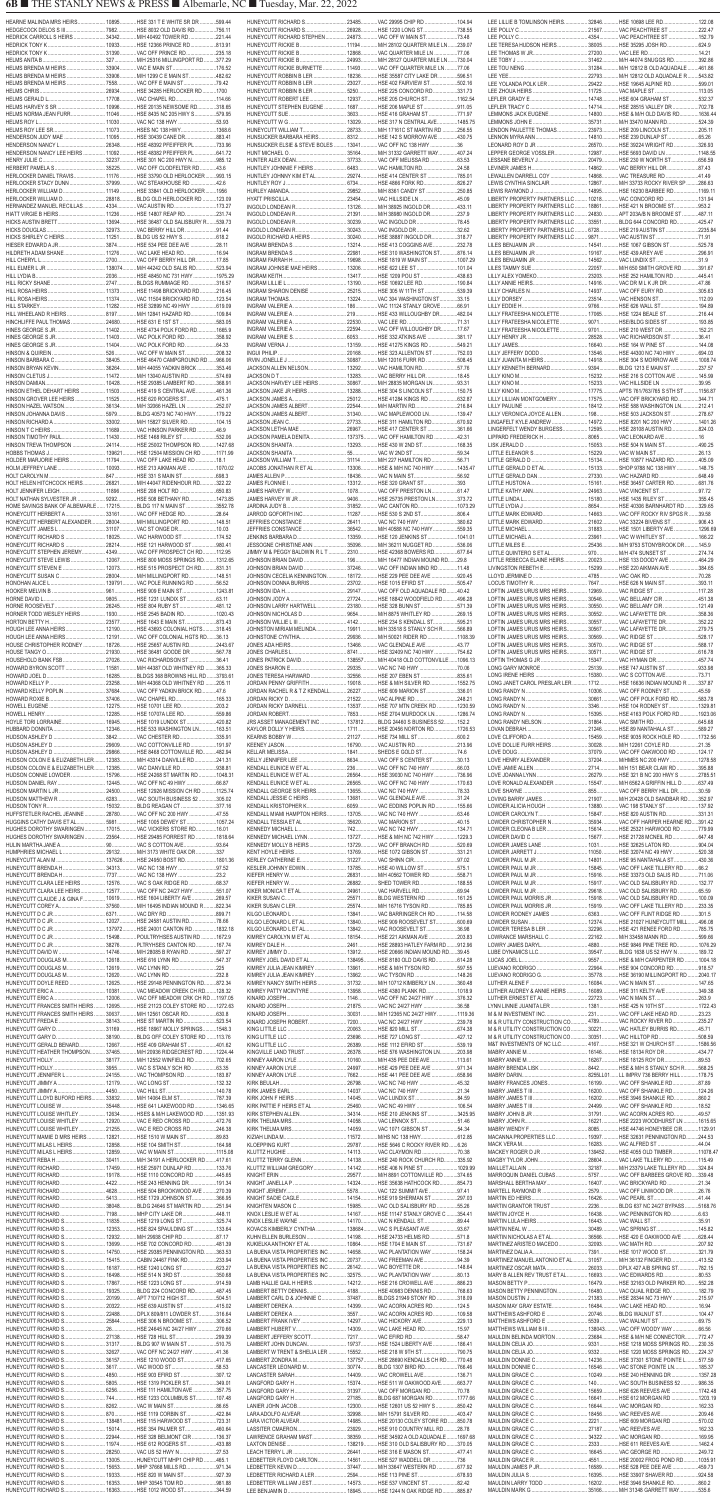# THE STANLY NEWS  $\&$  PRESS  $\blacksquare$  Albemarle, NC  $\blacksquare$  Tuesday, Mar. 22, 2022  $\blacksquare$  **7B**

| 16567<br>MAULDIN RODNEY L<br>.16649.<br>MAULDIN RODNEY L.<br>.21395.<br>MAULDIN RODNEY L                                                                      | VAC TYSON RD.<br>.77.73<br>154.23<br>VAC NC 24/27 HWY<br>VAC MORGAN RD.<br>.166.88                                                                         | MURRAY JAMES I.<br>MW PROP OF NEW LONDON LLC<br>MYERS WILLIAM R JR.                                                                              | 18562.<br>HSE 17825 PORTER HILL RD<br>.398.72<br>.32746.<br>.BLDG 44060 US 52 HWY.<br>.5073.1<br>11324<br>HSES/BLDG E PARK AVE<br>.917.8                                                                 | THE STAINET INEWS $\alpha$ PNESS <b>Exercicle</b> Albertagne, INC <b>E</b> Thesday, Mai. 22, 2022<br>RANFORD J D<br>5375.<br>35659.                           | VAC CULP RD.<br>.90.08<br>.HSE 521 ANDERSON RD.<br>.3.81<br>.30646LL01LL IMPRV HARBOR RD.<br>.56.77                                                    |
|---------------------------------------------------------------------------------------------------------------------------------------------------------------|------------------------------------------------------------------------------------------------------------------------------------------------------------|--------------------------------------------------------------------------------------------------------------------------------------------------|----------------------------------------------------------------------------------------------------------------------------------------------------------------------------------------------------------|---------------------------------------------------------------------------------------------------------------------------------------------------------------|--------------------------------------------------------------------------------------------------------------------------------------------------------|
| 16642.<br>MAULDIN RODNEY LANE<br>31739.<br>MAULDIN RODNEY LANE<br>12974.<br>MAULDIN SHANNON BARRINGER<br>137595.<br>MAULDIN TONY DOSTON.                      | HSE 20007 A FROG POND RD<br>1404.44<br>.1533.25<br>HSE 613 REEVES AVE.<br>.683.58<br>.HSE 725 N 3RD ST.<br>VAC NE CONNECTOR.<br>44.69                      | NABINETT JAMES ALEXANDER<br>NABINETT JAMES ALEXANDER<br>NANCE CAROL JR<br>NANCE RONALD LIVINGSTONE.                                              | 18606.<br>.411.45<br>HSE 40406 BARNHARDT RD<br>25414.<br>.280.12<br>.HSE 40077 NC 740 HWY<br>18617.<br>.58.53<br>. VAC DR M L K JR DR.<br>18649.<br>. VAC OFF LOVE MILL RD.<br>.370.82                   | REARDON JOHN D JR ET AL<br>.22278.<br>REAVIS THOMAS WYATT<br>.12579.<br>REDAH ACRES LLC.<br>.10304.<br>REDAH ACRES LLC.<br>.38240.                            | .M/H 16366 BIG BEAR RD<br>.467.97<br>.329.46<br>. VAC AARON RD.<br>.510.64<br>. VAC CHURCH ST<br>.10.47<br>. VAC ABIGAIL LN                            |
| .16682.<br>MAUNEY HELEN LINDA<br>.16766.<br>MAYA EPIFANIO BENITEZ<br>10970.<br>MAYBERRY ROBERT P<br>16519.<br>MCAULEY TIMOTHY O                               | .HSE 602 GRAHAM ST<br>.574.63<br>M/H 175 CHRISTY LN<br>.277.82<br>VAC LAKE HEAD RD.<br>.17.87<br>HSE 920 MARSHALL ST<br>.484.83                            | NANTZ JESSIE JR HEIRS ET AL<br>NAPIER PATRICIA LOUISE LITTLE<br>NASH BOBBY LEE.<br>NASH BOBBY LEE.                                               | 1853.<br>HSE 306 E DEPOT ST<br>755.13<br>15103.<br>.HSE 712 CORBIN ST<br>.451.26<br>38047.<br>. VAC HATLEY FARM RD<br>.51.38<br>7397.<br>.M/H 25648 DUNLAP RD.<br>.261.61                                | REDWINE JESSE CALVIN JR<br>.14832.<br>REECE JASON CULLEN<br>.3127<br>33014.<br>REESE JENNIFER.<br>.8957.<br>REEVES HERBERT HALMAN                             | .M/H 24325 SOUTH BUS 52<br>.251.35<br>635.51<br>.HSE 1321 LOWDER ST<br>.M/H 14361 NICHOLS DR.<br>.261.32<br>HSE 4836 NC 200 HWY<br>.120.71             |
| 6939.<br>MCCALL ANTHONY WAYNE.<br>6940.<br>MCCALL ANTHONY WAYNE.<br>.7821.<br>MCCALL ANTHONY WAYNE                                                            | 164.9<br>. SHED 45208 GADSON RD.<br>VAC GADSON RD.<br>.16.15<br>HSE 44493 FIELD RD<br>1478.37                                                              | NASH LYNN M.<br>NASH MATTHEW JARRETT<br>NC JAYCEES MEMORIAL FOUNDATION 29373.                                                                    | 11495.<br>1046.81<br>.HSE 122 N MAIN ST.<br>.7276.<br>.1104.65<br>.HSE 28012 NC 73 HWY<br>BLDG 31256 CLUB HOUSE RD<br>615.2                                                                              | 17233.<br><b>REITZ JAMES</b><br>20420.<br><b>RENNICK ELMONIA</b><br>RESOURCE LAND INVESTMENT GROUP  29424.                                                    | . VAC E OAKWOOD AVE.<br>.21345.26<br>.HSE 39674 TICK TACK HILL.<br>.193.26<br>VAC FINGER RD.<br>.127.69                                                |
| 25482.<br>MCCALL JENCIE<br>.16750.<br>MCCALL SARAH<br>.16751.<br>MCCALL SARAH<br>.16752.<br>MCCALL SARAH.                                                     | .HSE 43212 HUDSON RD.<br>.317.35<br>VAC BLACKHAWK LN.<br>.24.29<br>VAC OFF MARTIN RD.<br>.38.22<br>179.79<br>.HSE 39622 COOKS RD.                          | NC PACE RE LLC.<br>NC PACE RE LLC                                                                                                                | 14470.<br>.1706.25<br>HSE 619 MOUNTAIN PLACE<br>.20464.<br>.515.91<br>. HSE 40163 NC 740 HWY.<br>.28490.<br>.HSE 33973 LOWDER REUNION 842.52<br>.4164.<br>.530.57<br>.HSE 206 LINCOLN ST.                | RESOURCE LAND INVESTMENT GROUP  29427.<br>21307.<br>REYES GLORIA LOPEZ.<br>REYNOLDS CHARLES A<br>.11412.<br>.6358.<br>REYNOSO JESUS A S                       | VAC FINGER RD.<br>.133.09<br>.HSE 129 KELTY AVE.<br>.346.63<br>.52.92<br>.HSE 20977 INDIAN MND RD E<br>.HSE 501 EASTWOOD PARK CI<br>.6.26              |
| .34707.<br>MCCARVER EDITH A<br>.37100.<br>MCCLELLAND CHARLES SR HEIRS<br>.18872.<br>MCDERMOTT DAVID R.<br>20631<br>MCDERMOTT EDWARD J.,                       | 63.44<br>VAC QUAIL TRAIL RD.<br>. M/H 32216 ROWLAND RD.<br>311.15<br>219.78<br>HSE 40142 NC 740 HWY<br>.HSE 49270 REEVES ISLAND<br>179.93                  | NC PACE RE LLC<br><b>NEELY TRACEY LYNN </b>                                                                                                      | .5766.<br>HSE 235 COGGINS AVE<br>.861.95<br>.9044.<br>.M/H 42414 NC 740 HWY<br>.358.23<br>.9046.<br>.M/H 42424 MOSS LN.<br>.394.85<br>.24359.<br>.848.78<br>.HSE 7159 SCOUT RD.                          | REZA ISRAEL L TRUSTEE FOR<br>.34430.<br>.10284.<br>RHODES ROBBE<br>20884.<br>20441.<br>RHONE KATIE LEE ADAMS                                                  | .M/HMS BUSTER RD.<br>.732.59<br>. SHED JACKS RD.<br>.82.92<br>.M/H 4342 RIVER HEIGHTS R<br>734.39<br>.58.38<br>VAC 12716 WALL DR                       |
| 26842.<br>MCDERMOTT EDWARD J.,<br>.32818.<br>MCDERMOTT EDWARD J SR<br>.16817.<br>MCDONALD BOBBY W<br>.5581.<br>MCGEE SCOTT A.<br>                             | 555.41<br>HSE 1316 EASTOVER AVE<br>707.32<br>. MHP OAK GROVE RD<br>.HSE 39072 NC 740 HWY.<br>.924.32<br>.435.19<br>VAC WATER OAK LN.                       | NETTLETON DANIEL J<br>NEWMAN REBECCA MARIE<br>NICOLETTE SUSNICK RVC LVG TRST<br>NIXON HELEN MRS.<br>                                             | .8342.<br>.761.51<br>. HSE 20879 NC 24/27 HWY<br>11899<br>.545.09<br>.HSE 32269 PENNINGTON RD<br>5083.<br>.1469.66<br>.HSE 619 N 6TH ST.<br>18807<br>.HSE 321 WASHINGTON ST.<br>138.69                   | .13276.<br>RHYNE JOYCE S<br>RIBEIRO ALINEZE RAMOS<br>.26257.<br>.8228.<br>RICE TINA F<br>.19289.                                                              | .61.79<br>VAC E MAIN ST<br>.581.25<br>.HSE 302 S WILSON ST<br>.HSE 46902 WESLEY CHAPEL<br>.775.93<br>.HSE 503 HERMITAGE DR<br>2031.49                  |
| 32718.<br>MCGEHEE VIRGINIA D<br>.8902.<br>.16902.<br>MCKEITHAN WALTER LEE JR<br>.6305.                                                                        | .HSE 228 C B CROOK DR.<br>748.15<br>.595.38<br>. HSE 44036B NC 24/27 HWY<br>.140.64<br>.HSE 46031 WHITMAN RD.<br>.28.57<br>VAC RICHARDSON ST.              | NOLL MICHAEL R<br>NOREX ENTERPRISES LLC                                                                                                          | .18808.<br>.VAC WASHINGTON ST.<br>.33.15<br>.30619.<br>VAC HONEYBEE CIR<br>.71.21<br>4402.<br>.436.48<br>.HSE 45309 B FINCH RD<br>.8291.<br>.227.52<br>.HSE 740 N 2ND ST                                 | RICHARD HUNEYCUTT GC LLC<br>24558.<br>9369.<br>RICHARD HUNEYCUTT GC LLC.<br>20454.<br>RICHARDS LINDA HILDRETH<br>16335.<br>RICHARDS SONNY M                   | .VAC HILLTOP ST.<br>.175.22<br>.142.6<br>. VAC GADDIS RD.<br>.1452.16<br>.HSE 50015 HAVEN COVE RD.<br>.HSE 30312 RED HILL RD.<br>.3.33                 |
| .33274.<br>MCLAIN MELINDA.<br>MCLAIN STASHAN<br>.34583.<br>MCLENDON ANDREW<br>.24091.<br>.25054.<br>MCLENDON C C JR                                           | M/H 25362 A STARWOOD DR.<br>272.43<br>.225.98<br>VAC NC 138 HWY<br>HSE 428 AMBER ST<br>154.24<br>.HSE 244 STORY ST.<br>121.87                              | NORFORD JEFFREY TODD<br>NORSTAR OWNERS LLC<br>NORSTAR OWNERS LLC.<br>NORSTAR OWNERS LLC                                                          | .30223.<br>.2460.31<br>.HSE 46985 TALL WHIT RD<br>.16315.<br>.M/H 46409 CAMP GROUND RD.<br>285.78<br>.18975.<br>1573.04<br>.BLDG 36060 PALESTINE RD.<br>30522.<br><b>BLDG CAMP GROUND RD.</b><br>.110.64 | RICHARDSON BILLY JOE.<br>.31156.<br>34817.<br>RICHARDSON BRENDAS<br>RICHARDSON GARY ANDREW HEIRS.<br>20491.<br>20492.                                         | VAC OFF OLD AQUADALE RD<br>.25.77<br>.HSE 4636 GADDYS FERRY RD<br>.392.22<br>.42.29<br>.HSE 216 JESSE DR<br>.VAC 401 CARVER ST.<br>.244.11             |
| .35897.<br>MCLENDON ELLIS H<br>25422.<br>MCLENDON FREDERICK A<br>.16944.<br>MCLENDON JAMES W.,                                                                | VAC OFF BARREL DR<br>.43.69<br>183.05<br>HSE 703 ROOSEVELT ST<br>.HSE 214 JESSE DR.<br>360.09                                                              | NORSTAR OWNERS LLC<br>NORSTAR OWNERS LLC<br>NORTON RHONDA JONES ET AL                                                                            | .7339.<br>.17.48<br>. VAC PALESTINE RD.<br>7340.<br>.206.89<br>.VAC PALESTINE RD<br>.13480.<br>.VAC BERRY HILL DR.<br>.17.46                                                                             | RICHARDSON GARY ANDREW HEIRS.<br>7890.<br>RICHARDSON MYRETTA FLAKE<br>20480.<br>RICHARDSON PEARL MRS HEIRS.<br>20481.<br>RICHARDSON PRISCILLA LEAK            | .165.7<br>.HSE 702 SUMMIT AVE.<br>HSE 436 LINCOLN ST<br>.210.9<br>. VAC LUNDIX ST<br>.33.28                                                            |
| .16948.<br>12471.<br><b>MCLENDON LEWIS.</b><br>.8039.<br>MCLENDON LEWIS.<br>16951<br>MCLENDON LEWIS HEIRS                                                     | HSE 226 WEST DR.<br>520.38<br>VAC LAKE TILLERY RD.<br>.1127.52<br>HSE 726 ELIZABETH AVE.<br>213.28<br>.247.13<br>HSE 319 S SUMPTER ST.                     | OAKES JEFFREY M.<br>ODOM RICHARD V JR<br>ODOM RICHARD V JR.<br>ODOM RICHARD VANN JR                                                              | .22323.<br>.HSE 46586 ARROW HEAD RD.<br>.756.56<br>11873.<br>.635.58<br>.HSE 1531 STOKER TERRACE.<br>.3130.<br>.572.13<br>VAC US 52 HWY<br>.26481.<br>.343.34<br>VAC 1119 US 52 HWY N                    | 34593.<br>RICKETTS JONAS LEE.<br>10372.<br>RICKETTS ROBERT PRICE LER<br>37963.<br>RIDENHOUR DAVID DANIEL<br>20522.<br>RIDENHOUR GEORGE.                       | M/H 9087 A PLANK RD<br>.455.41<br>.630.85<br>HSE 409 EASTOVER AVE<br>.161.57<br>VAC CEMETERY ST<br>.HSE 537 CLAYMON RD.<br>.910.29                     |
| .16953.<br>MCLENDON MATTIE EST.<br>.16956.<br>MCLENDON ROBERT E HEIRS<br>.16930.<br><b>MCLENDON WILLIE J</b><br>MCMANUS CINDY PRESLAR<br>.32479.              | VAC LINCOLN ST<br>76.9<br>VAC ELIZABETH AVE<br>24.26<br>VAC LEE RD.<br>21.09<br>HSE 33356 HARKEY RD<br>925.73                                              | ODOM RICHARD VANN JR<br>ONE SHOT PROPERTIES LLC<br>ORTIZ SHERRY LEANN.<br>OSBORNE MARVA D                                                        | .3571.<br>. VAC SWEET HOME CH RD.<br>.230.5<br>.21216.<br>VAC PINE ST.<br>.58.53<br>.21967.<br>.HSE 4438 OLD DAVIS RD.<br>.1351.86<br>.38478.<br>.347.11<br>VAC OFF N CENTRAL AVE                        | 32871.<br>RIDENHOUR HOLLI E<br>.20534.<br>RIDENHOUR MICHAEL JEROME<br>138019.<br>.36102.<br>RIGGS CHARLES P                                                   | M/H 28657 KENDALLS CH RD<br>177.06<br>HSE 36118 VICK RD.<br>.622.69<br>VAC OFF COUNTY LINE RD<br>.149.57<br>.221.92<br>M/H 24364 WRENN RD              |
| .11953.<br>MCMANUS JOSEPH B.<br>.315<br>MCMANUS JOSEPH B.<br>38467<br>MCMANUS JOSEPH B.<br>17033.<br>MCNAIR LONNIE.                                           | 1404.78<br>VAC LAKE TILLERY RD.<br>.117.07<br>VAC LAKE TILLERY RD.<br>VAC LAKE TILLERY RD.<br>166.74<br>VAC OFF BROWNS HILL RD<br>.14.43                   | OSBORNE MARVA JEAN DEESE.<br>OSTRANDER ALYSSA JUDITH<br>OSTRANDER ROBERT D.<br>OSTRANDER ROBERT D                                                | 18913.<br>.897.15<br>HSE 14120 ELM ST.<br>13402.<br>HSE 12159B OLD AQUADALE.<br>.274.52<br>.37658.<br>703.38<br>.HSE 12159A OLD AQUADALE<br>.38169.<br>. VAC OFF OLD AQUADALE RD.<br>.7.05               | 16463.<br>RIGHT WAY DVLPMNT & CONST CO.<br>RIGHT WAY DVLPMNT & CONST CO.<br>33762.<br>RINEHARDT BILLY B JR<br>14498.<br>RINEHARDT BILLY B JR ET AL<br>.30032. | VAC COLLINS DR<br>.126.77<br>VAC COLLINS DR<br>.121.19<br>.322.84<br>VAC NC 740 HWY<br>VAC OFF NC 740 HWY<br>.20.26                                    |
| MCNEIL ROSALIND LORRAINE.<br>.24339.<br>MCQUEEN WINIFRED C HEIRS.<br>.572.<br>.17062.<br>MCRAE JOSEPH M JR HEIRS.<br>6395.<br>MCRAE W C                       | HSE 1037 DR M L K JR DR<br>277.1<br>844.01<br>HSE 716 N 5TH ST<br>VAC NC 24/27 HWY<br>78.08<br>.287.38<br>M/H 317 WASHINGTON ST.                           | OWEN MELINDA L.<br>OWENS JOSEPH C ET AL  16115<br><b>OWENS MARCUS L.</b>                                                                         | .5197.<br>HSE 516 GRAHAM ST<br>.533.16<br>.2562.<br>VAC W RED CROSS RD<br>.1335.21<br>VAC NC 740 HWY<br>.84.36<br>5300.<br>.86.93<br>.HSE 321 T E WHITE SR DR                                            | RINEHART CECILIA<br>.12001.<br>RINEHART CECILIA ANN<br>.20564.<br>.25985.<br>RINEHART HENRY CHRIS<br>.30090.<br><b>RINEHART KELLY ANN </b>                    | BLDGS OFF NC 740 HWY<br>.45.26<br>.314.9<br>M/H 36175 A NC 740 HWY.<br>.301.75<br>M/H 37151 MELTON RD<br>M/H 8626 SAMANTHA ST.<br>.555.79              |
| .151<br>MCRAE WILLIE C HEIRS.<br>.27036.<br>MCWILLIAMS APRIL DIANE<br>17165.<br>MEADORS ANN V HEIRS.<br><b>MEADOWS MARK E</b><br>.10410.                      | VAC NC 740 HWY<br>.78.33<br>M/H 28627 KENDALLS CH RD.<br>560.12<br>HSE 267 SMITH GROVE RD<br>.904.63<br>M/H 20020 BEAR CREEK CH<br>.402.82                 | <b>OWENS MARCUS L</b><br>OWENS TEDDY<br>OWENS WILMA MAE HEIRS<br>PADGETT ROBERTETTE ADAMS.                                                       | .8826.<br>.287.84<br>.HSE 104 YOUNG ST<br>.33824.<br>VAC DANVILLE RD<br>.44.1<br>33416.<br>.M/H 44181 B DANVILLE RD.<br>.170.3<br>17<br>.HSE 44261 OLD US 52 HWY<br>765.74                               | .31652.<br>RITCHIE BRYAN A<br>20623.<br>RITCHIE JOHN M<br>RIVERA JOSE ANTONIO JAUREZ.<br>3276.<br>RIVERS CHARLES.<br>33558.                                   | VAC COX RD.<br>.53.15<br>HSE 520 EASTWOOD PARK CI<br>1370.56<br>HSE 804 SPAULDING ST.<br>.339.98<br>HSE 15675 SILVER RD<br>2306.88                     |
| MEDELLIN DOROTHY IRENE<br>30798.<br>.2109<br>MEDLEY LAFONDRA B.<br>.14027.<br>MEDLEY MARGRETTA I<br>MEDLEY MARY JEWEL L HEIRS<br>.17172.                      | .667.57<br>.M/H 109 WOODWINDS ST<br>HSE 419 LINCOLN ST<br>417.38<br>.556.73<br>HSE 83 MAPLE ST<br>HSE 36553 MAULDIN RD<br>.212.6                           | PADGETT ROBERTETTE ADAMS.                                                                                                                        | .57.35<br>30617.<br>. VAC OLD US 52 HWY<br>.33399.<br>.61.37<br>VAC PROVIDENCE ST<br>.562.23<br>VAC RUNNING CRK CH RD<br>.27042.<br>.HSE 208 BETHEL CH RD<br>740.72                                      | 20652.<br>RIVERS HATTIE.<br>.27194<br>ROACH ELSIE C<br>ROBERSON AUTOMOTIVE<br>39963.                                                                          | .36.41<br>VAC S CENTER ST<br>. BLDGS N CENTRAL AVE<br>.6342.49<br>.49.54<br>.HSE 930 ADELAIDE ST<br>LL BLDG 617 US 52 HWY<br>.137.45                   |
| .34628.<br>MEDLEY RONNIE JEROME<br>.3825.<br>.7485<br>MEDLIN NANCY S.<br>.29360.                                                                              | VAC MARION ST<br>41.56<br>M/H 43686 CYPRESS CROSSI<br>601.86<br>BLDG 1422 N MAIN ST<br>664.32<br>.822.26<br>VAC BIG LICK RD                                |                                                                                                                                                  | HSE 103 MAPLE ST<br>512.96<br>.HSE 914 HILL ST<br>.613.85<br>.HSE/BLDGS 506 RUNNING CRK1048.26                                                                                                           | 13505.<br>ROBINSON ARTHUR SR<br>.6897<br>ROBINSON ESSIE EDWARDS<br>.35359.<br>ROBINSON JEANEEN E HEIRS                                                        | HSE 44457 LEDBETTER RD<br>625.02<br>HSE 300 S WILSON ST<br>149.87<br>VAC JACKSON ST<br>.13.52<br>HSE 522 E MAIN ST<br>.508.1                           |
| .13020.<br>17287<br><b>MERRIMAN SHAWN D</b>                                                                                                                   | 402.45<br>M/H 122 CAROL AVE<br>HSE 401 GRANT ST<br>282.11<br>HSE 42562 MOSS LN<br>577<br>152.9                                                             |                                                                                                                                                  | VAC OFF MONROE ST<br>.61.2<br>HSE 32190 OLD PARKER RD.<br>.270.49<br>.27103.<br>.HSE 33923 SHAVER RD.<br>.626.5<br>.5.7                                                                                  | .6658<br>ROBINSON JEANEEN E HEIRS<br>.20716                                                                                                                   | .495.49<br>HSE 517 S 3RD ST<br>19641 VAC HUDSON RD<br>41.95<br>HSE 42541 MOSS LN<br>.644.9<br>HSE 512 AREY AVE<br>.331.96                              |
| .33941<br>METWALLY USAMA I<br>MILLER ANNIE.                                                                                                                   | VAC WATERFORD LN<br>79.29<br>22135 VAC ROCK CHURCH RD<br>24.77<br>.55.32                                                                                   |                                                                                                                                                  | M/H 14304 ST JOHNS DR<br>.22079.<br>.HSE 44430 BALDWIN RD<br>.1581.24<br>.38477<br>VAC OFF N CENTRAL AVE.<br>.550.38<br>.29220.<br>.BLDG OFF LAKE SHORE DR.<br>.255.69                                   | .26796.<br>.20714<br>.32418<br>ROBINSON MICHAEL.                                                                                                              | .HSE 39681 TICK TACK HILL<br>.255.9<br>BLDG 697 ROOSEVELT ST<br>186.04<br>VAC HOPKINS RD<br>.44.39                                                     |
| MILLER CLEVE.<br><b>MILLER DONNA JEAN</b><br>.36560.<br>.3984<br>MILLER KATRINA LYNETTE                                                                       | VAC OFF CLARK RD.<br>.41.25<br>65.25<br>HSE 13318 DELAND DR<br>758.93<br>M/H 28640 FLINT RIDGE RD<br>177.22                                                |                                                                                                                                                  | .BLDG 428 PEE DEE AVE.<br>.38.79<br>.420.82<br>.BLDG 230 LAKE SHORE DR<br>.80.22<br>.2233.55                                                                                                             | 14041<br>.9703                                                                                                                                                | VAC WRIGHT RD<br>161.53<br>35277  M/H 40717 A NC 740 HWY<br>.380.83<br>.BLDG & M/H DANVILLE RD<br>.481.74<br>M/H 42596 MOSS LN<br>.217.67              |
| 33599.<br>MILLER MICHELE LANGER<br>.14827.<br><b>MILLS APRIL T</b><br>MILLS CHARLIE BELL S HEIRS<br>.17449<br>.31747<br><b>MILLS DANNY.</b>                   | HSE 9721 BIRCH LN<br>.2632.83<br>465.36<br>HSE 125 SPRUCE ST<br>24.46<br>VAC NC 740 HWY<br>M/H 14468 WAYFIELD DR<br>495.51                                 |                                                                                                                                                  | HSE 32762 MILLINGPORT RD.<br>.3019.48<br>.HSE 1419 PENNINGTON RD.<br>.810.64<br>.86.01<br>.HSE 704 S CENTER ST<br>.43.02                                                                                 | 137570<br>ROBINSON TIMOTHY A<br>ROBINSON TIMOTHY A<br>21569<br>ROBINSON TIMOTHY A<br>.25204.                                                                  | HSE 48439 INGRAM RD<br>.10.39<br>M/H 40382 BARNHARDT RD<br>.306.94<br>VAC MOSS LN<br>.16.3<br>.VAC WASHINGTON ST<br>.33.15                             |
| MILLS IRIS ANN MORTON<br>.20287<br>.31515.<br>MISENHEIMER DONALD.<br>MISENHEIMER DONALD E<br>.1639.<br>MISENHEIMER DONALD E                                   | HSE 907 SHANKLE ST<br>170.46<br>BLDG 1373 N MAIN ST<br>2824.25<br>12703VAC N MAIN ST<br>397.07<br>HSES MILLINGPORT RD<br>1818.07                           | PARKER LINDSEY HEIRS 19202<br>PARKER LINDSEY HEIRS 19203                                                                                         | HSE 455 RICHARDSON ST.<br>132.26<br>.19209.<br>.87.53<br>VAC WADDELL DR<br>HSE 448 LINCOLN ST<br>310.38<br>VAC AREY AVE<br>.89.83                                                                        | ROBINSON TIMOTHY ADDAIRO<br>26358.<br>RODRIQUEZ JOSE ALFREDO R<br>12194.<br>ROGERS GROVER H JR HEIRS<br>.32630.<br>15035.<br>ROGERS JAMES BRADLEY             | HSE 40637 BARNHARDT RD<br>286.55<br>HSE 1130 E MAIN ST<br>.878.85<br>M/H 43610 OLD WHITNEY RD<br>606.74<br>.629.97<br>M/H 25753 AUSTIN RD              |
| .17519.<br>MISENHEIMER DONALD E<br>.24448.<br>MISENHEIMER DONALD E<br>.<br>.29032.<br>MISENHEIMER DONALD E.<br>.17522<br>MISENHEIMER GRADY B                  | HSE 20283 RIDGECREST RD<br>2686.73<br>VAC BROWNS HILL RD.<br>1895.23<br>VAC OFF BROWNS HILL RD<br>691.77<br>VAC MISENHEIMER RD<br>.560.12                  | PARKER LINDSEY HEIRS<br>PARKER LINDSEY HEIRS 19205                                                                                               | .19204.<br>VAC LUNDIX ST<br>.11.31<br>HSE 527 AREY AVE<br>210.76<br>VAC AREY AVE<br>48.15<br>.36.41<br>VAC S CENTER ST                                                                                   | .6020<br>.20887<br>ROLFE MICHELE LYNN<br>139208.<br>ROLLING HILLS MOBILE HOME PARK<br>.5609.                                                                  | HSE 320 LINCOLN ST<br>.1140.06<br>VAC SPRUCEWOOD ST<br>205.63<br>HSE 317 CONTENTMENT DR<br>.386.66<br>.MHP 35419 DRY RD<br>.4386.39                    |
| MISENHEIMER GRADY BERKLEY<br>17527<br>.33018.<br>MITCHAM CHRISTY L.<br>.13567.<br>MITCHELL DEBORAH ANN<br>.15682.<br>MNTN PORTFOLIO OWNER NC LLC.             | HSE 28665 MISENHEIMER RD 1269.84<br>M/H 8051 LOVE MILL RD<br>698.75<br>VAC GADSON RD<br>22.08<br>. BLDG 100 US 52 HWY N<br>4945.27                         | PARKER LINDSEY HEIRS 19208<br>PARKER WALTER T<br>PATTERSON EARL DOUGLAS  19297.                                                                  | VAC AREY AVE<br>.40.98<br>.HSE 42815 MAPLEWOOD LN<br>.247.93<br>HSE 29634 HOLLYBROOK DR.<br>105.22<br>HSE 413 WILLOUGHBY DR.<br>.55.16                                                                   | ROMERO ROBERTO CARLOS GABARRET. 15964.<br>.3746<br>19255.                                                                                                     | HSE 911 LOWDER ST<br>.928.43<br>HSE 311 T E WHITE SR DR<br>.412.43<br>VAC SUMMIT AVE<br>17.79<br>HSE 1216 LENNOX ST<br>.251.31                         |
| MNTN PORTFOLIO OWNER NC LLC.<br>33821.<br>MNTN PORTFOLIO OWNER NC LLC.<br>4599.<br>.923.<br>MNTN PORTFOLIO OWNER NC LLC.<br>.21430.<br>MONTGOMERY ELLIS HEIRS | BLDG 713 N MAIN ST 1946.81<br>VAC US 52 HWY<br>.699.54<br>17346.41<br>. BLDG 512 W MAIN ST<br>VAC OFF BRICKYARD RD76.17                                    | PEGUES HENDERSON ET AL 19362.                                                                                                                    | .3694.77<br>HSE 342 WEST DR<br>.451.22<br>.155.66<br>. VAC EDDINS POPLIN RD.<br>HSE 44646 FISH CAMP RD.<br>312.03                                                                                        | .6019<br>14197                                                                                                                                                | .45.77<br>47.44<br>VAC SUMMIT AVE<br>HSE 222 T E WHITE SR DR<br>.199.29<br>HSES AREY AVE/GIBSON ST<br>.270.83                                          |
| .15818<br>MONTUFAR JOSE EDUARDO.<br>.6970<br>MONTUFAR JOSE EDUARDO<br>MOORE CURTIS EVERETTE<br>.12861<br>.6259.<br>MOORE EVELYN N                             | VAC US 52 HWY N<br>605.93<br>VAC US 52 HWY N<br>542.88<br>HSE 1101 WOOD ST<br>1222.4<br>HSE 510 CATALINA DR<br>1416.66                                     | PENNINGTON MARTHA HEIRS 19388<br>PEOPLES DEBORAH W ET AL 26226.                                                                                  | .8084<br>VAC FOXRUN DR<br>.523.26<br>VAC OFF NC 740 HWY<br>.26.4<br>HSE & M/H WRIGHT RD.<br>.354.65<br>.HSE 322 LINCOLN ST<br>1146.53                                                                    | 6041<br>RORIE JEFFREY WAYNE  19458                                                                                                                            | .BLDG 1136 GIBSON ST<br>.90.24<br>VAC GIBSON ST<br>.67.81<br>HSE 803 DR M L K JR DR<br>.185.71<br>HSES T E WHITE SR DR<br>.783.64                      |
| .17601<br>.17602.<br>MOORE GENEVA HEIRS<br>MOORE LARRY C                                                                                                      | .64.41<br>VAC SUMMIT AVE<br>VAC LUNDIX ST<br>.49.42<br>HSE 32046 MILLINGPORT RD 3318.78                                                                    | PERREAULT DOUGLASS W 6136                                                                                                                        | HSE 40135 NC 740 HWY<br>191.53<br>.6426.<br>.HSE 29 CEDAR ST<br>.541.65<br>HSE 16449 TYSON RD.<br>677.43                                                                                                 | .15294.<br>.20847<br>ROSS IRENE                                                                                                                               | HSE 42455 MOSS LN<br>.236.33<br>HSE 207 NC 200 HWY N<br>76.06<br>HSE 17109 POND RD<br>746.76                                                           |
| 17858<br><b>MOORE LOYD KEVIN </b><br>.7834<br>.25650.<br>.17671<br>MOOSE RONNIE ASHBY                                                                         | . HSE & M/H LOVE MILL RD.<br>.793.76<br>VAC 422 CROOKED OAK DR<br>366.86<br>.1140.05<br>.HSE 20133 NC 138 HWY<br>VAC OFF LAKE HEAD RD<br>.20.09            | PETERSON MARIO                                                                                                                                   | HSE & DUPLEX WOOD ST.<br>.594.52<br>.HSE 409 LINCOLNTON ST.<br>158.52<br>.16377.<br>BLDG 637 AUSTIN ST<br>.166.54<br>.13280.<br>HSE 566 WASHINGTON LN<br>.372.43                                         | ROSS REALTY & CONSTRUCTION LLC 16345.<br>ROSS REALTY & CONSTRUCTION LLC 7872<br>20869.<br>.20871                                                              | .HSE 250 N MAIN ST<br>.900.98<br>VAC DEESE ST<br>195.28<br>HSE 40601 HEARNE RD<br>.1069.26<br>SHED HEARNE RD<br>.408.99                                |
| .21941.<br><b>MORGAN ALICE S</b><br>MORGAN ANNIE MAE WEBB HEIRS<br>17919<br>MORGAN BARBARA EUDY<br>.28668.<br>.23975.                                         | 2514.78<br>HSE 49663 QUAIL TRAIL RD<br>.HSE 1602 W MAIN ST<br>.112.81<br>HSE 12655 HAZARD RD<br>1444.17<br>.BLDG LOVE MILL RD<br>.268.11                   | PHILBROOK WILLIAM CHARLES                                                                                                                        | .9986.<br>.HSE 9063 A GRIFFIN-GREENE.<br>454.31<br>HSE & M/HS UNION GROVE CH1616.17<br>VAC NC 740 HWY<br>14.13<br>HSE 1260 WENDOVER AVE<br>.1100.58                                                      | ROWLAND JACK DELANE<br>.21806<br>ROWLAND JACK DELANE<br>4761<br>.20921                                                                                        | HSE 32189B OLD PARKER RD<br>.489.76<br>VAC OLD PARKER RD<br>.111.91<br>HSE 526 N MAIN ST<br>.421.56<br>VAC OFF NC 740 HWY<br>12.83                     |
| .25941<br>MORGAN BILLY MAC<br>.17735.<br>MORGAN CLAUDE H JR<br>MORGAN CLAUDE H JR<br>.30904.                                                                  | M/H 8474 ROCK HOLE RD.<br>387.78<br>HSE 8515 ROCK HOLE RD.<br>.677.66<br>.1608LL01LL IMPRV 112 VINEYARD RD<br>.273.97<br>BLDG 8056 A ROCKY RIVER R 1322.51 | PIGG JOHN THOMAS JR<br>PIGG JOHN THOMAS JR                                                                                                       | .M/H 32070 KENDALLS CH RD.<br>.342.11<br>1233.97<br>.HSE 1407 CANTERBURY RD.<br>.139906.<br>.45.25<br>VAC FIRELINE RD<br>.M/H 33242 FIRELINE RD.<br>.7179.<br>.588                                       | RUIZ MUNOZ WILBER ADAM<br>16625<br>.20962.<br>.18166<br>RUMMAGE TERESA LYNN<br>RUMMAGE TERESA LYNN                                                            | HSE 812 W OAKWOOD AVE<br>730.09<br>HSE 20866 NC 138 HWY<br>.861.31<br>., SHED 25569 BRIDGEPORT RD 1508.16<br>18170 VAC ST MARTIN RD<br>305.15          |
| 30982.<br>MORGAN CLAUDE H JR<br>.17762.<br>MORGAN HENRY J HEIRS                                                                                               | .HSE 8056 ROCKY RIVER RD<br>.1497.8<br>HSE 8457 ROCK HOLE RD.<br>.540.37<br>HSE 9266 OAK GROVE RD.<br>.1291.91<br>VAC LUNDIX ST<br>.86.01                  | PILKINS MARK C.<br>PINKSTON BARBARA WHITLEY HEIRS  30639.                                                                                        | .18993.<br>.HSE 477 ACORN ACRES RD<br>.877.55<br>.19655.<br>.HSE 1317 LOWDER ST<br>.511.04<br>. VAC OFF BEAR CREEK CH RD.<br>16.7<br>.32045.<br>685.85<br>.M/H 20991 B BEAR CREEK CH.                    | RUSH CYVONNE ELAINE<br>20984.<br>14672<br>31400.<br>RUSH FREDRICK D<br>RUSH HENRY I HEIRS & BLANCHE G<br>20989.                                               | .450 CARVER ST<br>.649.54<br>.HSE 424 CARVER ST<br>.401.4<br>.BLDG 716 ELIZABETH AVE<br>.274.6<br>.403.46<br>.HSE 41276 KINGS RD                       |
| 17763.<br>MORGAN HENRY J HEIRS.<br>.17764<br>MORGAN HENRY J HEIRS.<br>.17741<br>MORGAN IDA FAYE HEIRS<br>.37041<br>MORGAN JACKIE HAROLD                       | 66.16<br>VAC 1027 LUNDIX ST<br>VAC LUNDIX ST<br>67.68<br>BLDG FOREST DR<br>287.02<br>HSE 771 B HILLTOP RD<br>1160.76                                       | PINKSTON PRESTON C  19218                                                                                                                        | VAC OFF CAGLE RD<br>.19.02<br>.HSE 311 NC 200 HWY N<br>.238.55<br>VAC N LOVE CHAPEL RD.<br>191.32<br>. VAC NC 200 HWY N<br>.221.82                                                                       | 20999.<br>RUSH REGINALD EUGENE JR<br>RUSH SIDNEY T SR HEIRS<br>21002.<br>RUSHIN ROBERT WESLEY JR 12345.<br><b>RUSHING BOBBY REID </b><br>19064.               | .566.78<br>HSE 427 CARVER ST<br>.VAC OFF US 52 HWY S<br>.79.13<br>HSE 216 PARK RIDGE RD<br>.799.98<br>.HSE 226 S MORROW AVE<br>.422.11                 |
| .17847<br>MORGAN LULA HEIRS<br>32620.<br>MORGAN MARK A.<br>.7456.<br><b>MORGAN PATRICIA BOWERS</b><br>.7457<br>MORGAN PATRICIA BOWERS                         | VAC ALFRED ST<br>94.39<br>VAC OFF POLE RUNNING RD 44.53<br>HSE & SHOP W RED CROSS RD  1828.46<br>SHED W RED CROSS RD<br>126.06                             | PLOWMAN FRANCES B LER  19695.<br>PLOWMAN RACHEL R HEIRS<br>PLYLER EDWARD NELSON LER  19733.                                                      | .6628.<br>.HSE 307 NC 200 HWY N<br>.607.68<br>.481<br>.HSE 40951 HEARNE RD.<br>19705.<br>.HSE 109 FALL ST<br>.1293.6<br>M/HS BUSTER RD.<br>.567.09                                                       | .21008.<br>RUSHING BOBBY REID<br>RUSHING CATHY BURRIS<br>.3549<br>.3550<br>RUSHING CATHY BURRIS<br>RUSHING DORIS                                              | VAC LUNDIX ST<br><b>47</b><br>HSE 14551 HATLEY BURRIS<br>.1025.16<br>VAC HATLEY BURRIS RD<br>.230.5<br>HSE 400 LEE ST<br>.477.8                        |
| .2372<br>MORGAN PATRICIA BOWERS<br>MORGAN PATRICIA BOWERS<br>.7457<br>25758.<br>MORGAN TOMMY JOE.<br>.17633.<br>MORGAN WAYNE D & LAURIE H                     | VAC BETHEL CH RD<br>.656.26<br>. SHED W RED CROSS RD<br>126.06<br>79.13<br>VAC W MAIN ST<br>HSE 48740 CLODFELTER RD 581.8                                  |                                                                                                                                                  | .BLDG 2903 US 52 HWY N.<br>.1448.49<br>HSE 520 EDGEMONT ST<br>.942.72<br>.HSE 446 SPRING ST.<br>.604.57<br>VAC AMANDA WAY<br>.396.85                                                                     | RUSHING JAMES A ET AL<br>21028<br>RUSHING MARTHA D HINSON<br>$\ldots$ 21040 $\ldots$<br>RUSHING MARTHA DELORES H  21039.<br>33569                             | .HSE 213 HILLTOP RD<br>.901.09<br>VAC MEADOW CREEK CH RD<br>.111.17<br>.HSE 1093 MEADOW CREEK CH1665.82<br>VAC OAK ST<br>.264.02                       |
| .17936.<br>MORGAN WINFRED WORTHY<br>.3714<br>MORI GIANCARLO.<br>MORRIS BRADLEY FRANK<br>18486<br>.12998.<br>MORRIS DAWN M.                                    | M/H 5374 OLD THOMPSON RD 477.25<br>HSE 654 N 9TH ST<br>5301.76<br>HSE 44415 US 52 HWY 1793.87<br>VAC EASTOVER AVE<br>.72.76                                |                                                                                                                                                  | HSE 438 SPRING ST<br>.610.43<br>21996.<br>.HSE 501 ANDERSON RD.<br>.3598.77<br>VAC BROWN AVE<br>173.37<br>36814.<br>HSE 1435 HICKORY AVE.<br>.883.38                                                     | .374<br>RUSSELL AUDREY B<br>RUSSELL CLEO H HEIRS<br>31168.<br>RUSSELL DONALD M JR 15640<br>RUSSELL DWIGHT ALLEN HEIRS 18369.                                  | HSE 112 RUSSELL LN<br>1646.62<br>.HSE 12471 PRINCE RD<br>1345.11<br>.521.67<br>M/H 107 RUSSELL LN<br>HSE 508 EDGEMONT ST<br>.483.71                    |
| MORRIS DEBRA BARRINGER<br>16624<br>.21139.<br><b>MORRIS ERIC J.,</b><br>.20598.<br><b>MORRIS ERIC J</b><br>.31233.<br><b>MORRIS ERIC J</b>                    | HSE 37812 MTN CREEK RD<br>858.32<br>HSE 48267 GOLD BRANCH RD 837.87<br>VAC US 52 HWY<br>.63.21<br>M/H 28119 RYAN RD<br>569.75                              | POLK JAMIE.                                                                                                                                      | .30094.<br>M/H 8592 AMANDA LN<br>.583.25<br>.22140.<br>HSE 20495 US 52 HWY S<br>.904.46<br>3993<br>.HSE 328 S 4TH ST<br>.603.43<br>VAC LEE ST<br>.92.68                                                  | .5327.<br>19264<br>RUSSELL KEVIN FREDERICK<br>7412<br>.6249                                                                                                   | .BLDG 120 NC 49 HWY S<br>706.22<br>.HSE 84 FALLS RD<br>.638<br>.1035.96<br>.BLDG RUSSEL LN<br>VAC GRAY ST<br>.181.4                                    |
| MORRIS GEORGE M HEIRS<br>17984<br>20166<br><b>MORRIS KEVIN</b><br>.37284.<br>MORRIS KEVIN M.<br>MORRIS MALLORY ANNE<br>21200                                  | VAC CECIL LN.<br>.47.01<br>M/H 32041 PENNINGTON RD 581.13<br>BLDG 29425 PENNINGTON RD 492.47<br>HSE 627 AQUADALE RD<br>593.64                              |                                                                                                                                                  | .36902.<br>.HSE 10749 LEE RD<br>.446.72<br>HSE 162 ROCK HAVEN DR<br>743.56<br>.HSE 629 YADKIN ST<br>.1507.54<br>.9349.<br>.480.38<br>M/H 48340 NC 731 HWY                                                | .6250<br>RUSSELL STEPHEN LYN<br>13935.                                                                                                                        | HSE 1696 BLANCHE ST<br>743.79<br>M/H 41990 CARTER ACRES<br>.391.52<br>.HSE 16795 NC 138 HWY<br>.1165.84<br>8715LL01 LL IMPRV 640 BERRY HILL<br>.295.91 |
| 18048<br>MORRIS SANDRA P.<br>.20061.<br>MORRIS SANDRA P.<br>MORRIS SANDRA POPLIN<br>18049<br>MORRIS STARLA H ET AL<br>.36158.                                 | 153.95<br>VAC NC 138 HWY<br>VAC NC 138 HWY.<br>.93.39<br>BLDG 24101 NC 138 HWY<br>328.46<br>M/H 32587 CHAPEL RD<br>.569.08                                 | PONDS CHRISTOPHER C<br>PONDS JOHNSIE HEIRS  19769                                                                                                | 26325.<br>HSE 467 LAKE SHORE DR<br>.3672.4<br>19773.<br>.HSE 433 ALFRED ST<br>.281.04<br>54.01<br>VAC LENNOX ST<br>VAC N MAIN ST<br>.50.68                                                               | RUSSELL WILLIAM L JR<br>.29473.<br>RUSSELL-VANHOY JOEY D<br>.28660.<br>RYAN INCORPORATED MINING<br>4221<br>31438<br>SALAZAR ROBERTO                           | .253.16<br>VAC OFF RUSSELL LN<br>VAC NELSON MTN RD<br>.113.37<br>VAC RIDENHOUR RD<br>.42.32<br>M/H 13809 ST THOMAS DR<br>.497.31                       |
| .38392.<br>MORRIS THURMAN WAYNE<br>.11712<br>MORRISON ANDREA<br>.16361                                                                                        | M/H 37122 SPENCER DR<br>378.35<br>HSE 1229 POU ST<br>817.22<br>HSE 212 CROWELL AVE<br>376.45                                                               |                                                                                                                                                  | VAC S OAK RIDGE RD<br>.319.66<br>VAC S SLACK ST<br>107.28<br>19831.<br>VAC CECIL LN<br>112.44                                                                                                            | SALMERON NANCY VERONICA<br>.20916<br>SANCHEZ ELIEZER<br>31398.<br>SANCHEZ EMILIO.<br>31369.                                                                   | BLDG 204 MEMORY LN<br>.465.04<br>VAC ST THOMAS DR<br>.142<br>19.78<br>VAC BUSTER RD                                                                    |
| .833<br>MORRISON CALEB.<br>.24582.<br>MORROW MATTHEW A<br>MORROW SUSAN HARTSELL<br>.9935<br>.27478.                                                           | VAC NC 24/27 HWY<br>227.38<br>BLDG 110 BIG LICK RD<br>.862.69<br>HSE 604 MEADOW CREEK CH1749.17<br>.330.31<br>VAC SMITH GROVE RD.                          |                                                                                                                                                  | BLDG 23411 CECIL LN<br>170.04<br>. VAC CILLE RD.<br>131.58<br>VAC 44574 NC 740 HWY<br>.92.35<br>.8256.<br>.M/H 44572 NC 740 HWY<br>.206.91                                                               | SANDERS LAUREN ROSE<br>.6255<br>SANDOVAL FRANCISCO V R<br>.29824<br>10827<br>SANTANA YADIEL PEREZ<br>21295<br>SASSER NANETTE SIDES                            | M/H 24370 AUSTIN RD<br>347.14<br>.M/H 8348 CANDY ST<br>.215.24<br>.325.6<br>BLDGS OFF SNUGGS ST<br>.M/H 30273 A RED HILL RD<br>.308.9                  |
| .12544.<br>MORSE BRUCE.<br>17948<br>MORTON BELINDA MORRIS<br>.1278<br><b>MORTON BILLY J</b><br>MORTON CAROLYN DIANNE<br>.30444                                | HSE 504 CORBIN ST<br>.111.3<br>HSE 321 MEADOW CREEK CH1284.65<br>M/H 34158 GEORGE RD<br>1143.78<br>HSE 312 LOVE ST<br>620.87                               | POPLIN NETTIE HEIRS                                                                                                                              | .328.09<br>HSE & M/H HURLEY RD<br>33545.<br>HSE 24362 NC 73 HWY<br>1046.87<br>.20001.<br>VAC OFF SWIFT RD<br>.141.22<br>HSE 32664 AUSTIN RD<br>.787.18                                                   | SCHELLER PATRICIA S<br>.37755<br>.5513<br>SCHOENBEREGER RENEE<br>.137311.<br>$$ 21382.                                                                        | M/H 35200 DAIRY FARM LN<br>.286.15<br>.M/H 43733 CYPRESS CROSSI<br>.578.36<br>DPLX 913/915 WISCASSETT S  1422.23<br>HSE 403 COLSTON ST<br>.305.68      |
| .32919.<br>MORTON DORIS HELMS HEIRS.<br>MORTON DORIS HELMS HEIRS.<br>.34073.<br>.16521.<br>MORTON DUANE RAY HEIRS<br>.4665.<br>MORTON GARY L.                 | HSE 8867 COTTONVILLE RD<br>.565.97<br>VAC COTTONVILLE RD<br>.124.71<br>M/H 32541 BETHLEHEM CH R<br>.315.3<br>. M/H 43732 CYPRESS CROSSI<br>.357.91         |                                                                                                                                                  | .M/H 28030 HARWOOD RD<br>.10.34<br>.8059.<br>M/H 40167 PAULS CROSSING.<br>.330.16<br>.2847<br>.M/H 36689 A POPLIN RD.<br>.590.51<br>VAC WHITLEY ST<br>.146.13                                            | SCOTT MICHAEL B<br>.28723.<br>.23257.<br>SCOTT ROBERT PAUL<br>SCOTT SYLVIA H HEIRS<br>9835<br>SEAGRAVES DANIEL P<br>.25037.                                   | .VAC BARNHARDT RD<br>.40.31<br>HSE 708 ROOSEVELT ST<br>.403.35<br>.HSE 317 SIDES ST<br>.288.63<br>HSE 335 MONTGOMERY AVE<br>.925.36                    |
| MORTON JAMIE SWARINGEN<br>MORTON JEFFREY D.<br>.35422.<br>MORTON MARKELL TODD<br>$.974$<br>.14358.                                                            | 139419 M/H 25100 SUNNYBROOK RD411.37<br>VAC MAKAYLA DR<br>83.34<br>HSE 818 LATON RD<br>395.25<br>HSE 9201 NC 138 HWY<br>.495.25                            | PORFELI LINDA FREEMAN  24446.<br>POTEAT MARK D<br>POTTS SHELLY HARWARD                                                                           | 754.39<br>M/H 32306 A HUGH RD<br>20376.<br>HSE/SHED CANAL RD<br>.443.21<br>.828.22<br>CBN 42358 CANAL RD<br>.4342.<br>.HSE 1515 MTN CREEK RD.<br>.1459.42                                                | 18322.<br>19589.<br>33693<br>SEDERGREN WILLIAM<br>27803.                                                                                                      | HSE 30051 DAYBROOK DR<br>.510.53<br>VAC DAYBROOK DR<br>.517.67<br>M/H 30014 DAYBROOK DR<br>149.72<br>VAC MILLINGPORT RD<br>.79.98                      |
| .35213<br>MORTON NANCY H.<br>MORTON NICOLAS ANDREW  11607  HSE 1008 BLAKE RD.<br>MORTON RANAL H.                                                              | HSE 609 A S OAK RIDGE RD<br>474.32<br>346.05<br>32372HSE 28070 MCSWAIN RD<br>696.26<br>VAC MCSWAIN RD<br>761.89                                            |                                                                                                                                                  | .8613.<br>.M/H 41327 COTTON TREE LN.<br>.35.03<br>.259.86<br>M/H 41880 HORNE RD<br>.295.25<br>114.41                                                                                                     | SEDERGREN WILLIAM<br>.5562.<br>SEDERGREN WILLIAM<br>.5563<br>.9789                                                                                            | HSE 44463 MILLINGPORT RD<br>.1600.15<br>VAC MILLINGPORT RD<br>.301.29<br>HSE 44432 RICHARDSON RD<br>130.22<br>20837  VAC W CHURCH ST<br>.528.65        |
| .28669<br>.18388.<br><b>MORTON SHEILA Y</b><br>2288<br>MORTON TIMOTHY L.<br>2095.<br>MORTON WANDA JEAN                                                        | HSE 1137 N MAIN ST<br>1241.43<br>HSE 32630 GUARD RD<br>1248<br>VAC DENNIS RD<br>128.41<br>.463.48<br>.HSE 428 WATTS ST.                                    | POWELL MARIE & CYNTHIA THOMAS  26794<br>PRESLAR MELISSA LEA.<br>PRESS PRINTERS INC.                                                              | VAC TICK TACK HILL RD<br>.43.46<br>.6715<br>M/H 213 CAROL AVE<br>.293.37<br>13405.<br>.M/H 40242 MATT NEAL RD.<br>.319.42<br>.20150.<br>VAC N DEPOT ST<br>.22.08                                         | $.36661$<br><b>SELF ELVA H HEIRS</b><br>.8054<br>SELL MARSHALL HEIRS<br>9226.<br>SELLARS MARCELLA B.<br>29924.                                                | BLDG 417 W CHURCH ST<br>.1066.41<br>.HSE 8247 PLANK RD<br>.1333.37<br>. VAC WESLEY CHAPEL RD.<br>.23.41<br>.262.54<br>. M/H 44161 DANVILLE RD          |
| MOSELEY SHIRLEY BOWERS.<br>2366.<br>24862.<br>MOSES CAROLYN D HEIRS<br>.13640.<br>MOSES HERMAN LEE JR.<br>13639.<br>MOSES HERMAN LEE JR                       | .HSE 1442 HILLTOP ST.<br>.6.26<br>.598.73<br>.HSE 525 WASHINGTON LN.<br>1201.61<br>HSE 303 T E WHITE SR DR<br>.73.1<br>VAC ELIZABETH AVE                   | PRESSLEY FRED W.<br>PRESSLEY JENNY L<br>PRESSLEY JOHNNY LEE.<br>PRESSON JESSICAT                                                                 | .3856.<br>BLDG 953 OLD CHARLOTTE RD726.44<br>139972.<br>. M/H 31523 JACKSON PL DR .<br>.532.66<br>.8503.<br>. HSE 205 OAKLAND ST.<br>.244.49<br>26628<br>.730.19<br>. M/H 20264 NEWSOME RD               | SELLERS AVALLIE I<br>21438.<br>SELLERS COREY A.<br>36501<br>.31802.<br><b>SELLS MARIE S.</b><br>SHACKELFORD TAMMY F<br>25800                                  | .649.92<br>. HSE 404 COGGINS AVE.<br>HSE 21068 OLD AQUADALE RD1066.79<br>.HSE 400 MOOSE ST<br>.500.89<br>. BLDG 1128 N MAIN ST .<br>.259.53            |
| .9565.<br>MOSES MARY E<br>.24883<br>MOSES MARY ELIZABETH.<br>MOSES MARY ELIZABETH.<br>26922.<br>.27065.<br>MOSES MARY ELIZABETH                               | 105.33<br>VAC AIRPORT RD<br>HSE 39689 TICK TACK HILL<br>292.41<br>VAC AIRPORT RD<br>91.62<br>28.54<br>VAC OFF AIRPORT RD.                                  | PRICE JOY STEGALL<br>PRICE MATTIE<br>PRITCHARD MARGUERITA C HEIRS.<br>PRITCHARD RICHARD S.                                                       | .17745.<br>. HSE 106 N BEVERLY DR.<br>.1282.67<br>19758.<br>.HSE 468 DAVIS ST.<br>.1092.88<br>20202.<br>.HSE 17902 PAGE RD<br>.690.52<br>.31146.<br>.548.66<br>M/H 17900 PAGE RD.                        | SHACKLEFORD SHEILA YOW HEIRS.<br>33896.<br>483.<br><b>SHANK LINN.</b><br>SHANKLE ANNA NERCY.<br>21540.<br>14953.<br>SHANKLE CARLEEN T                         | . M/H 8137 MINERAL SPRINGS .<br>.294.39<br>. M/H 16235 LIBERTY HILL CH<br>.686.83<br>.487.78<br>HSE 11182 DUPREE RD<br>. SHOP ROOSEVELT DR<br>.74.63   |
| .11056<br>MOSS JOHNNY R<br>.35240.<br>MOUNT JAMES L & LORA L LER<br>.2541.<br>MOYLE FOY G                                                                     | VAC HERRIN GROVE RD.<br>12.39<br>HSE 205 VANDERBILT BLVD.<br>3792.44<br>VAC OFF HERRIN GROVE RD<br>66.59                                                   | PRIVETT RONALD LAVELL.<br>PRYOR NANNIE MAE<br>PUCKETT BRANDON T                                                                                  | 894.<br>HSE 36678 MAULDIN RD.<br>.514.15<br>20211<br>VAC HAMILTON RD<br>.44.06<br>.8107.<br>.495.69<br>. M/H 32382 A NC 49 HWY                                                                           | 21550.<br>SHANKLE MARGARET MCDOWELL.<br>.21555.<br>SHANKLE OLLIE B MASKE.<br>21542.<br>SHANKLE TRUTTIE V                                                      | M/H 16336 EURY RD .<br>.907.45<br>.HSE 12573 ROOSEVELT DR.<br>.203<br>.HSE 44424 RICHARDSON RD<br>.235.33                                              |
| .9655.<br>MOYLE MARK LEON.<br>.20465.<br>MULLIKIN THOMAS P<br>MULLINIX GAY S.<br>.22822.<br>.19019.<br>MULLIS DAWN MARIE.                                     | .263.09<br>HSE 441 W WHITLEY ST<br>HSE 316 LINCOLN ST<br>296.6<br>310.73<br>VAC NE CONNECTOR.<br>HSE 29620 HERRIN GROVE R 1679.23                          | PURVIS DAVID T<br>Q C PRECISION MACHINING LLC.<br>QUINTERO JORGE LUIS TORRES.<br>RABON JEFFREY LYNN                                              | .9727.<br>.893.14<br>. HSE 605 COBLE AVE.<br>.997<br>BLDG 40018 PALMERVILLE RD 443.26<br>.29079.<br>.2027.36<br>. HSE 17098 POND RD.<br>18682.<br>.890.78<br>. HSE 1819 BLANCHE ST.                      | 21323.<br>SHANLEY DEBORAH GAY.<br>SHAVER JERRY CLINTON<br>.21596.<br>4992.<br>SHAW CHARLES C ET AL.<br>SHEARON EDITH & P A FORTE<br>31008.                    | HSE 606 YADKIN ST.<br>.850.38<br>. BLDG TAXIDERMIST RD.<br>.530.32<br>HSE 23178 LAKE TILLERY RD<br>1806.77<br>VAC OFF SPRING ST .<br>.15.38            |
| 2330.<br><b>MULLIS SHARON P.</b><br>.139260.<br>MULLIS STEPHEN C.<br>.12648.<br>MULLIS TIMOTHY MARK.<br>MUNDAY BRENDA LITTLE HEIRS 15110                      | . M/H 14069 B TRAVIS RD.<br>.352.24<br>HSE 8051 A LOVE MILL RD<br>1086.62<br>HSE 16102 TRAILBLAZERS RD 724.45<br>VAC 201 W 11TH ST254.35                   | RABON TAMMIE T.<br>RADFORD JENNIFER.<br>RALPH T STARR REVOCABLE TRUST 16091.<br>RALPH T STARR REVOCABLE TRUST 16091LL01 LL IMPRV 128 VINEYARD RD | 20269.<br>.HSE 1515 STOKER TERRACE<br>990.42<br>15641.<br>.HSE 30 WILLOW ST<br>.1597.05<br>.3968.5<br>. HSE 128 VINEYARD RD.<br>308.76                                                                   | .16295.<br>SHELTON SHEILA R<br>.30921.<br>SHELTON SHEILA R<br>SHINE HENRY HEIRS<br>.21674.<br>SHOE FRANK E<br>.21689                                          | VAC JAYCEE HUT RD<br>.105.29<br>. M/H 507 JAYCEE HUT RD.<br>.221.38<br>.161.59<br>HSE 156 N TURNER ST<br>HSE 28830 LAMBERT RD<br>203.27                |